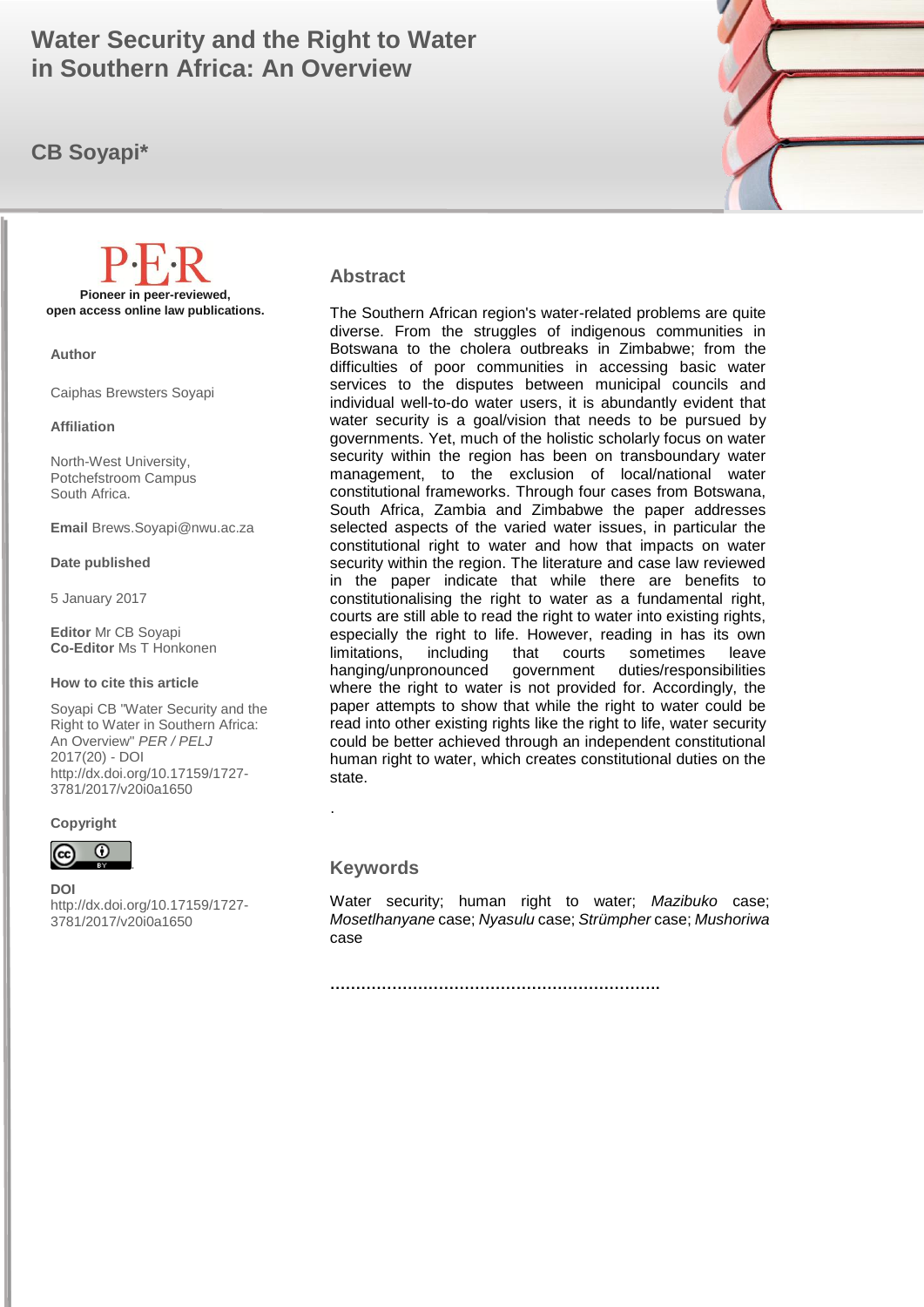l

# **1 Introduction**

The Southern African region's water-related problems are quite diverse. From the struggles of indigenous communities in Botswana to the cholera outbreaks in Zimbabwe; from the difficulties of poor communities in accessing basic water services to the disputes between municipal councils and individual well-to-do water users, it is abundantly evident that water security is a goal/vision that needs to be pursued by governments. Much of the holistic scholarly focus on water security within the region has been on transboundary water management, to the exclusion of local/national water constitutional frameworks.<sup>1</sup> This paper addresses selected aspects of the varied water issues, in particular the constitutional right to water and how that could impact on water security within the region. To date, no study has sought to analyse the worth of constitutionalising the right to water in southern Africa and the extent to which this could improve water security.

Structurally, the paper starts by providing a brief contextual overview of water security, which is discussed narrowly to include issues of access to water and the quality, sustainability and management of water resources. Thereafter a discussion of the human right to water and why it could be important to constitutionalise the right follows. The paper argues that while the right to water could be read into other existing rights, water security could be better achieved through providing an independent constitutional human right to water, which creates constitutional duties on the state. Two cases, one each from Botswana and Zambia, will be used to demonstrate how the right to water was read into other rights, and how the courts failed to elaborate on state duties in relation to the obligation to facilitate the right to water. Similarly, two cases from South Africa and Zimbabwe will be used to demonstrate how an independent constitutional human right to water was used by courts to explicitly elaborate on the nature and extent of state duties in relation to facilitating the right to water.

A few caveats to note: while the focus of the paper is broadly southern African, the paper's analysis is limited to four English-speaking countries that represent those countries with the constitutional right to water and those that do not: South Africa, Zimbabwe, Zambia and Botswana. The analysis is also limited to the constitutional protection or non-protection of the human

Caiphas Brewsters Soyapi. Doctoral Candidate and Temporary Lecturer, Faculty of Law, North-West University, South Africa. Email: brews.soyapi@nwu.ac.za. The author participated in the research project "Legal framework to promote water security" (WATSEC), financed by the Academy of Finland (268151).

<sup>1</sup> The biggest challenges related to water security are felt at the local level, as opposed to the transboundary. Funder *et al* 2012 *Water Alternatives* 21.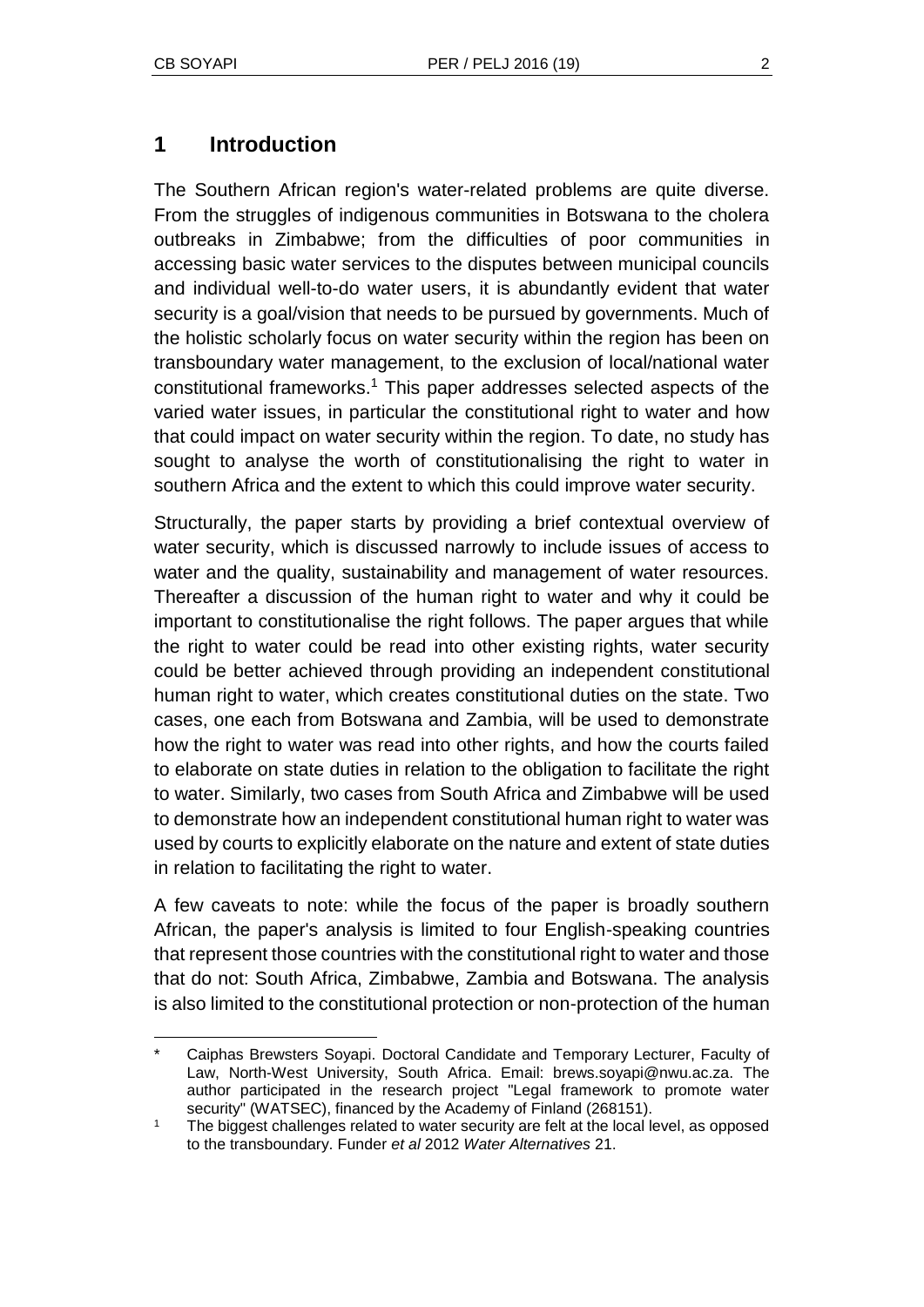right to water and how courts interpret it. For purposes of convenience, the article uses the terms the human right to water and the right to water interchangeably.

# **2 Water security and the right to water**

# *Introduction*

The objective of this section is not to proffer any new meanings for the concepts of water security and the constitutional right to water. Rather, some common aspects of water security will be identified and an argument will be made for why constitutional water rights could provide better prospects for water security. In doing so, the section addresses the following broad questions: How do water security and the constitutional right to water relate? Can there be water security without a constitutional right to water?

### *2.2 Some aspects of water security*

Water security has been the subject of various scholarly discussions.<sup>2</sup> The result is that a universally accepted definition is unlikely to emerge. $3$ However, there are a few common denominators that can be identified. First, water security relates to access to water for human needs like drinking and livelihood in acceptable quality and quantity.<sup>4</sup> Striving for water security involves the provision of sufficient water that meets basic standards for human health and well-being.<sup>5</sup> Adequacy in this case relates to water that is fit for human consumption and necessary to promote human dignity, life and health.<sup>6</sup> The access issue includes the means to get water and the cost of getting the water.<sup>7</sup> Statistically, the poor are more likely to suffer from access issues, which could then result in water insecurity.<sup>8</sup> However, this

l <sup>2</sup> See for instance Cook and Bakker 2012 *Global Environmental Change* 94; UN-Water 2013 http://www.unwater.org/topics/water-security/en/; Van Beek and Arriens *Water Security* 12; Grey and Sadoff 2007 *Water Policy* 548; Gerlak and Mukhtarov 2015 *Int'l Environ Agreem – Pol L Econ*; also Witter and Whiteford 1999 *Int'l Rev Comp Pub Pol'y* 2.

<sup>3</sup> Cook and Bakker 2012 *Global Environmental Change* 94.

<sup>4</sup> See Van Beek and Arriens *Water Security* 12; Grey and Sadoff 2007 *Water Policy* 548; Wouters, Vinogradov and Magsig 2009 *Yb Int'l Env L* 106.

<sup>5</sup> Savenije and Aan der Zaag 2008 *Phys Chem Earth* 295; May and Daly *Global Environmental Constitutionalism* 177.

<sup>6</sup> *CESCR General Comment No 15: The Right to Water (Arts 11 and 12 of the Covenant)* UN Doc E/C.12/2002/11 (2003) para 11. Also see Gleick who argues that 50 l per day per person is sufficient for survival. Gleick 1999 *Water Policy.*

<sup>7</sup> *CESCR General Comment No 15: The Right to Water (Arts 11 and 12 of the Covenant)* UN Doc E/C.12/2002/11 (2003) para 12(c).

<sup>8</sup> UN-Water *Water Security* 13.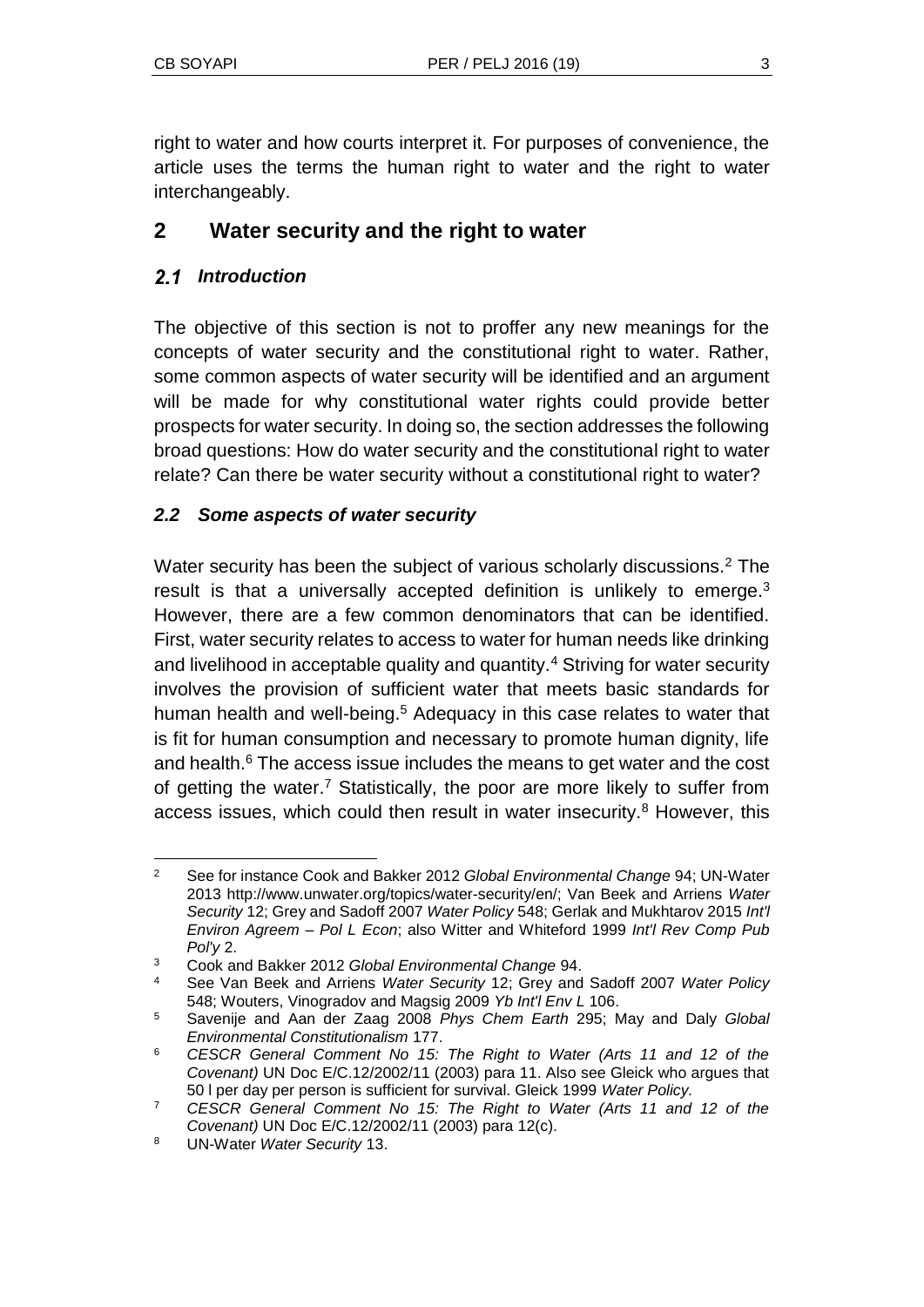does not mean that water is or should be entirely free for all. On the contrary, water users are usually expected to contribute economically so that access is guaranteed.<sup>9</sup> In circumstances where people are unable to pay, Gleick is of the opinion that states must facilitating the provision of basic needs for its citizens.<sup>10</sup>

The human nexus to water security also includes water quality. Water must be free from pollutants, clean and safe for consumption.<sup>11</sup> Unfortunately, UNESCO statistics show that close to 800 million people do not have access to safe drinking water while 85% of industrial waste in developing countries is dumped untreated into water systems (which means that there is a likelihood of water pollution especially in places where governance is weak).<sup>12</sup> Zimbabwe's 2008-9 Cholera outbreak and its spread is perhaps the telling example of people suffering because of the lack of clean water. If water is not safe, no matter how plentiful it is in terms of accessibility, security is not achieved.<sup>13</sup>

Water security cannot be achieved without sustainability as a core principle which informs the use and protection of water: there should be "sustainable development thinking to water resources with the focus on the quantity and quality of water supply for societal and ecological needs".<sup>14</sup> As Cook and

l <sup>9</sup> Lugaresi "Right to Water" 343; UN-Water 2014 http://www.un.org/waterforlifedecade/ pdf/human\_right\_to\_water\_and\_sanitation\_media\_brief.pdf 7.

<sup>10</sup> Gleick 1999 *Water Policy* 10.

<sup>11</sup> UN-Water *Water Security* 2. The available water must be fit for ordinary use, which includes drinking, sanitation, the washing of clothes and other domestic uses. See *CESCR General Comment No 15: The Right to Water (Arts 11 and 12 of the Covenant)* UN Doc E/C.12/2002/11 (2003) para 12 (a); UN-Water 2014 http://www.un.org/waterforlifedecade/pdf/human\_right\_to\_water\_and\_sanitation\_me dia\_brief.pdf 2.

<sup>12</sup> *UNESCO International Hydrological Programme (IHP) Eighth Phase:"Water Security: Responses to Local, Regional, and Global Challenges" - Strategic Plan IHP-VIII (2014-2021)* UN Doc IHP/2012/IHP-VIII/1Rev (2012) 10. See for instance a study by the NGO Bread for All which found that a corporation involved in mineral production had caused serious water pollution which was visible to the naked eye in the Luilu River of the Democratic Republic of Congo. Peyer and Mercier *Glencore in the Democratic Republic of Congo* 23. This creates more problems because the cleaning up of such water for it to become fit for human consumption would require expensive waste water treatments (Global Water Partnership *Increasing Water Security* 5).

<sup>13</sup> See Van Beek and Arriens *Water Security* 12, where it is stated that water security is about the "too little", "too much" and "too dirty" issues of water management.

<sup>14</sup> Gerlak and Mukhtarov 2015 *Int'l Environ Agreem – Pol L Econ*. Also see Witter and Witter and Whiteford 1999 *Int'l Rev Comp Pub Pol'y* 2, as quoted in Gerlak and Mukhtarov 2015 *Int'l Environ Agreem – Pol L Econ*, where water security is viewed as a "condition where there is a sufficient quantity of water at a quality necessary, at an affordable price, to meet both the short-term and long-term needs to protect the health, safety, welfare and productive capacity of position (households, communities, neighbor- hoods [sic] or nation)"; Van Beek and Arriens *Water Security* 12.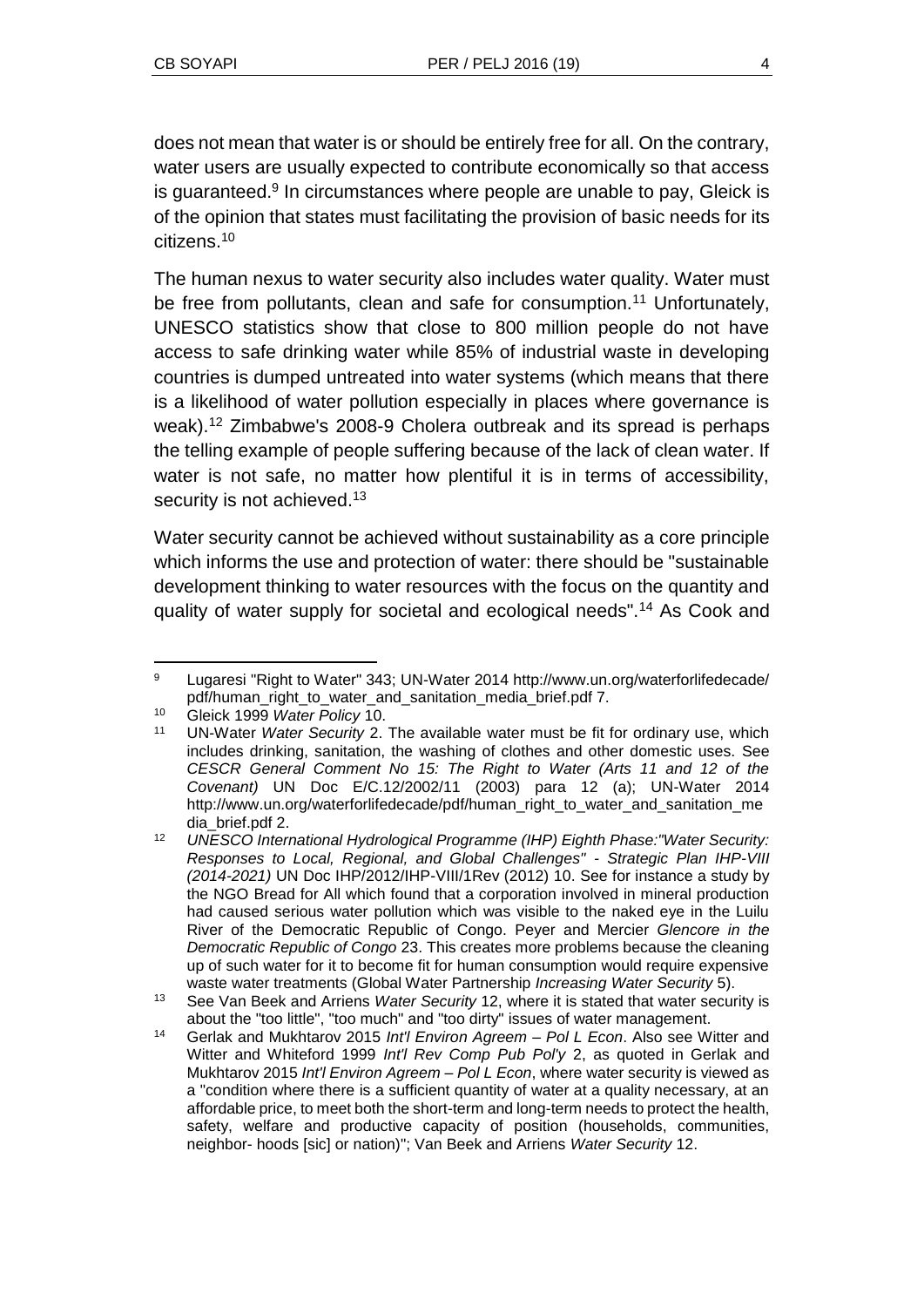Bakker argue, "water availability; human vulnerability to hazards; human needs (development related, with an emphasis on food security); and sustainability"<sup>15</sup> are the four interrelated and overlapping themes that dominate current research on water security. Thus, because water is life,<sup>16</sup> it is incumbent on those in positions of authority to be guided, always, by sustainability principles.

Lastly, water security requires the existence of an authority responsible for the day-to-day and long-term management and provision of the water. As May and Daly have aptly put it: "water requires management in a way that air and soil do not".<sup>17</sup> The UNCESCR notes that the state must respect the right to water.<sup>18</sup> Any unjustified and arbitrary disconnections to water are a violation of this right, since the state's duty is that of non-interference (directly or indirectly) in the enjoyment of the right.<sup>19</sup> The state must further protect the right to water.<sup>20</sup> By doing so, the state is simultaneously facilitating water security for both the present and the future generations. The state is also required to fulfil the right to water.<sup>21</sup> To do so, states must take positive steps (like promulgating sufficient legislation and facilitating good governance of water as a resource) within their available means to ensure that the right to water is realised.<sup>22</sup> All these obligations require a strong legal framework.<sup>23</sup>

# *2.3 The human right to water*

The major human rights conventions, the *United Nations Declaration on Human Rights*; <sup>24</sup> the *International Covenant on Civil and Political Rights*

l <sup>15</sup> Cook and Bakker 2012 *Global Environmental Change* 97. Also see Pejan, Du Toit and Pollard "Using Progressive Realisation" 309. This paper does not include issues of human vulnerability to water-related hazards like flooding, as these are not as common problems to the region as are issues of droughts, which affect access and availability of water.

<sup>&</sup>lt;sup>16</sup> Lugaresi "Right to Water" 333.<br><sup>17</sup> May and Daly Global Environm

<sup>17</sup> May and Daly *Global Environmental Constitutionalism* 177.

<sup>18</sup> *CESCR General Comment No 15: The Right to Water (Arts 11 and 12 of the Covenant)* UN Doc E/C.12/2002/11 (2003) para 20. Also see Lugaresi "Right to Water" 341; Derman and Hellum 2007 *Land Use Policy* 666.

<sup>&</sup>lt;sup>19</sup> See the comments below on judicial interpretation within the context of transnationality.

<sup>20</sup> *CESCR General Comment No 15: The Right to Water (Arts 11 and 12 of the Covenant)* UN Doc E/C.12/2002/11 (2003) para 22.

<sup>21</sup> *CESCR General Comment No 15: The Right to Water (Arts 11 and 12 of the Covenant)* UN Doc E/C.12/2002/11 (2003) para 25-26.

<sup>&</sup>lt;sup>22</sup> This is in line with the principle of the progressive realisation of rights.

<sup>23</sup> See May and Daly 2*Global Environmental Constitutionalism* 178, who note that water's regulation is interlaced in statutory and constitutional arenas.

<sup>24</sup> *United Nations Declaration on Human Rights* (1948).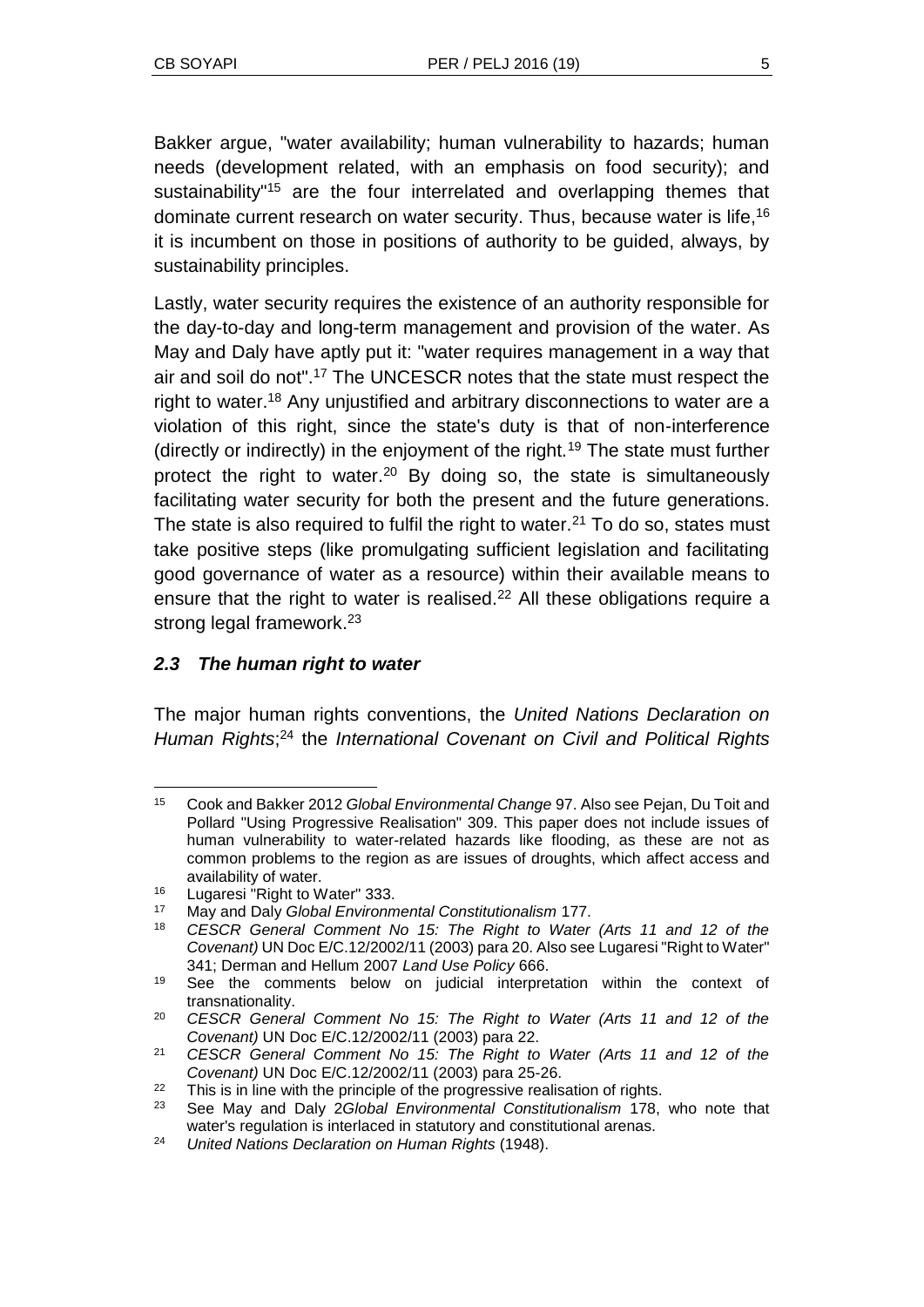l

(ICCPR);<sup>25</sup> and the *International Covenant on Economic Social and Cultural Rights* (ICESCR)<sup>26</sup> do not expressly provide for the right to water.<sup>27</sup> However, the *United Nations Committee on Economic, Social and Cultural Rights* (UNCESCR)*<sup>28</sup>* declared that the right to water can be read into articles 11 and 12 of the ICESCR. Furthermore, the United Nations General Assembly took a major step in affirming the right to water in 2010 when it recognised "the right to safe and clean drinking water and sanitation as a human right that is essential for the full enjoyment of life and all human rights".<sup>29</sup> Evidently, this recent high-level recognition of the right to water has put water squarely back on the global governance agenda. How then should the right to water be handled/addressed within states? Does the right to water need to be constitutionalised or not?<sup>30</sup>

As a starting point, constitutions are generally known to represent the highest form of law within a country, meaning that they supersede ordinary laws.<sup>31</sup> On the other hand, rights are "typically held by individuals against the state", meaning that they create direct obligations for the state towards individuals.<sup>32</sup> By implication, when rights are codified in a constitution they represent a strong counter measure to both state and private violation of such rights. Put differently, citizens are able to directly rely on constitutional provisions to claim redress when violations occur, which could be difficult to do when there is no explicit right or when there are no relevant state policies. As May and Daly argue, "while a constitutional right to water will not always

<sup>25</sup> *International Covenant on Civil and Political Rights* (1967).

<sup>26</sup> *International Covenant on Economic Social and Cultural Rights* (1967).

<sup>&</sup>lt;sup>27</sup> The right to water is included in other treaties, however, as in art 14 para 2 of the *Convention on the Elimination of All Forms of Discrimination against Women* (1979) and also art 24 para 2 of the *Convention on the Rights of the Child* (1989). The fact that this right is mentioned only in conventions that apply to specific groups of people as opposed to all human beings could be used to criticise the worth of such provisions of the right.

<sup>28</sup> *CESCR General Comment No 15: The Right to Water (Arts 11 and 12 of the Covenant)* UN Doc E/C.12/2002/11 (2003).

<sup>29</sup> *The Human Right to Water and Sanitation* GA Res 64/292, UN Doc A/RES/64/292 (2010).

<sup>&</sup>lt;sup>30</sup> For a general critique of the content and limitations of the human right to water see Morinville and Rodina 2013 *Geoforum* 152.

<sup>31</sup> Peters 2006 *LJIL* 584. This is why, unlike any other laws, written Constitutions normally require special procedures for modifications (countries like the UK are an exception).

<sup>32</sup> Hayward 2000 *Political Studies* 560. Boyd *Environmental Rights Revolution* 8. Miller *Environmental Rights* 5. For Takacs, the meaning of rights is slippery (he distinguishes between rights, "rights" and *rights*; but he notes that "rights" have to do with "privileges that may be temporary or fungible" and that rights are fundamental guarantees). Takacs 2008 *NYU Envtl LJ* 721-722. Also see Nickel 1993 *Yale J Int'l L* 282-283, who cautions against the extreme use of the language of rights, which might lead to rigidity when used strictly, or metaphorical and rhetorical when used loosely.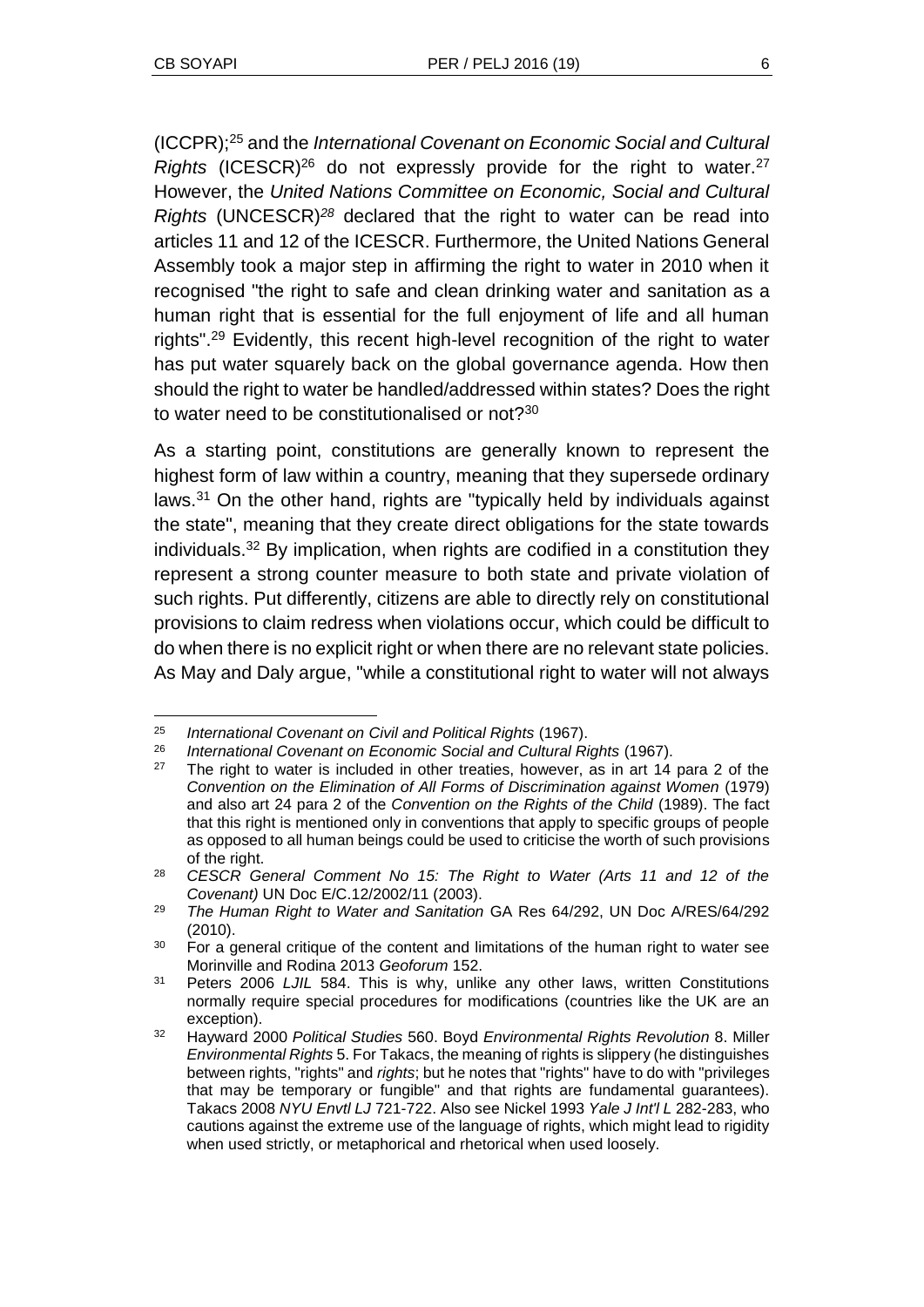prevent violence, it may galvanize and inform public debate, shape legal rights and responsibilities, and put the onus on government to ensure adequate access to clean water for all".<sup>33</sup> Further, the Constitutional Court of South Africa noted in *Mazibuko v City of Johannesburg*<sup>34</sup> (*Mazibuko* case) that the constitutional entrenchment and protection of water rights in South Africa stems from the fact that water is life.<sup>35</sup> Specifically, and within the context of former colonial developing states, contitutionalising water rights could thus be a powerful tool for transforming past injustices/addressing colonial legacies.<sup>36</sup>

However, where states do not provide for the right to water, such rights could be read into existing rights like the right to life or the right to a healthy environment.<sup>37</sup> An example of the reading in of water rights within other existing human rights can be found in *Matsipane Mosetlhanyane v The Attorney General*<sup>38</sup> (*Mosetlhanyane* case), which was decided by the Botswana Appeal Court. In this case, the court found in part that "a value judgment" would dictate that the government's refusal to allow the Bushmen resident in the Central Kalahari Game Reserve to use the boreholes in the Reserve at their own cost amounted to degrading treatment as espoused in section 7(1) of the *Constitution of Botswana,* 1966.<sup>39</sup> Within the context of this reasoning, one could then argue that polluted water systems that disturb the drinking water of citizens violate the right to a healthy environment, the right to health or even the right to life itself.

Lugaresi argues that the right to water is not "rigidly autonomous" from other social rights. He argues that compartmentalization of the right could stifle the pursuit of comprehensive social justice.<sup>40</sup> The potential difficulty with assuming that the right to water is implicit in human rights is that the reading

<sup>33</sup> May and Daly *Global Environmental Constitutionalism* 177.

<sup>34</sup> *Mazibuko v City of Johannesburg* 2010 4 SA 1 (CC) (the *Mazibuko* case)*.*

<sup>35</sup> *Mazibuko* case para 1.

<sup>36</sup> *Mazibuko* case para 59.

<sup>&</sup>lt;sup>37</sup> Lugaresi "Right to Water" 346. In particular and while discussing environmental rights, May and Daly argue that where environmental rights are read into existing constitutional human rights, the term of art is "derivative rights". May and Daly *Global Environmental Constitutionalism* 118. This applies when the right to water is read into other rights. In other words, the advancement of the right to water, as a derivative right, through reading in, would then amount to the judge's "seeking to expand the purview of existing rights relating to citizens and their natural surroundings". See Gellers' discussion of environmental rights. Gellers 2012 *Rev Policy Res* 530.

<sup>38</sup> *Mosetlhanyane v Attorney General of Botswana* (Court of Appeal) Civil Appeal No CACLB-074-10 of 27 January 2011 (*Mosetlhanyane* case).

<sup>39</sup> *Mosetlhanyane* case para 22

<sup>40</sup> Lugaresi "Right to Water" 346.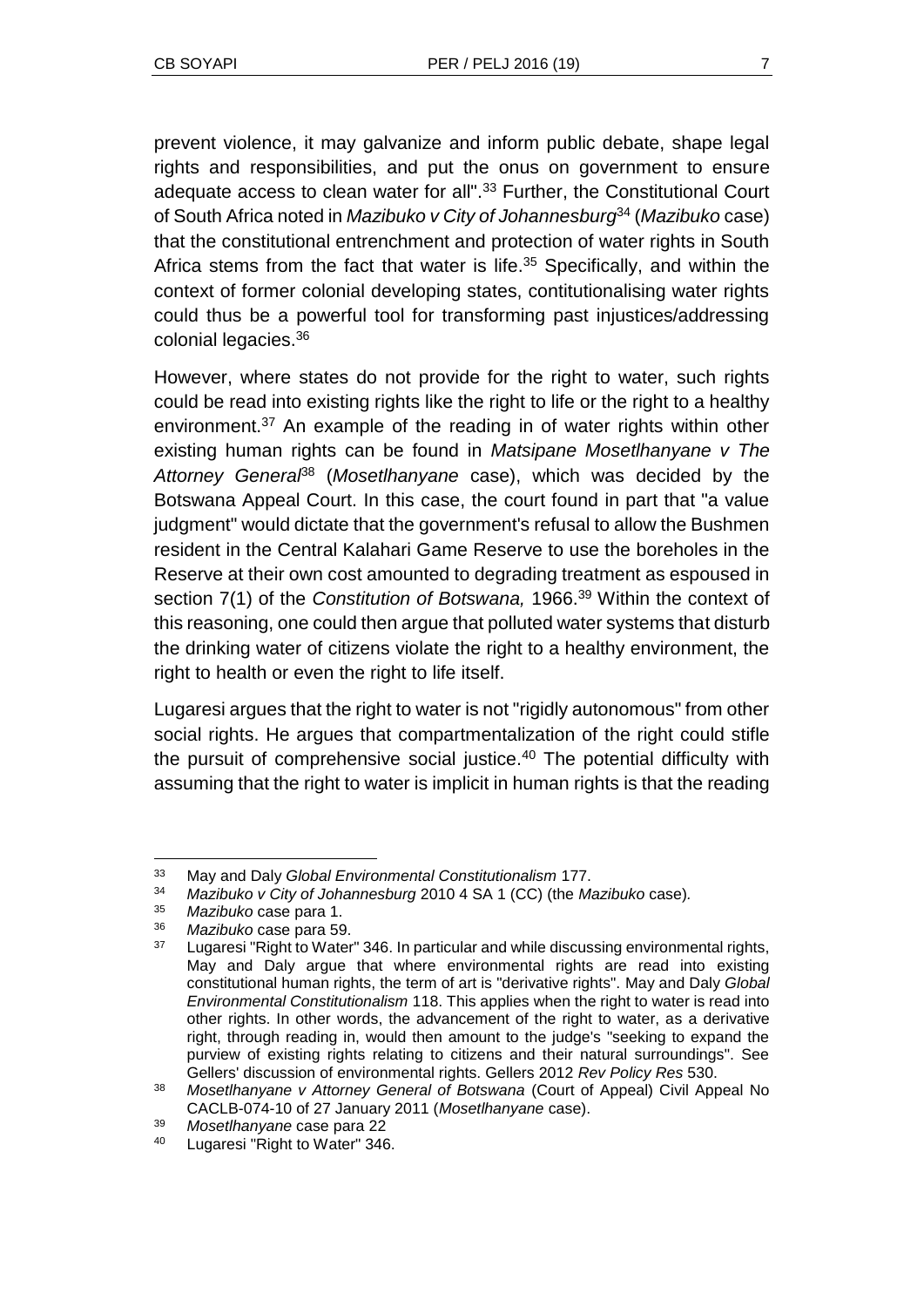in of such rights is not always a certainty/guarantee.<sup>41</sup> For instance, there could be difficulties in having the superior courts adjudicate and bring finality to issues, as was the case *Mosetlhanyane*. The case had initially been dismissed in the High Court, and the case went on appeal only after some donor funding was made available to the applicants.<sup>42</sup> In instances where the means to take cases on appeal are unavailable, it could be difficult to have superior courts read the right to water into existing rights. For this reason, it should be reasonable to expect that an explicitly articulated right offers better protection than one assumed to be implicit in other rights. It could also be easier to balance rights that are on an equal footing. For example, when the right to development is constitutionalised and the right to water is not, it could be harder (if not impossible) to challenge developmental projects on the grounds that they are detrimental to the realization of water rights.<sup>43</sup> Ideally, other rights such as the right to dignity or equality should not enjoy better protection than the right to water, when the capacity to exercise all of these rights derives from one's being able to survive through having access to water.<sup>44</sup>

### *2.4 The relationship between water security and the right to water*

It should be evident at this point that the recognition of the right to water is a necessity for any state, developed or developing. However, as Lugaresi argues, the right to water in developing countries and the right to water in developed countries are not the same right: "In Botswana, the stakes are high: dignity, health, and, in the end, survival. In Italy the stakes are much lower: management and cost allocation of water services."<sup>45</sup> This inevitably affects water security. If water security has to do with issues of access to water, sufficient/adequate water, sustainability and water governance, then there is a direct relationship between water security and the right to water. The South African Constitution, for example, provides for everyone's right to have *access* to *sufficient* water. This access is facilitated by government departments and authorities, which invariably brings in the political

l <sup>41</sup> Arguably, the entrenchment of water rights does not imply that the rights are justiciable and will translate into direct water security, while the non-provision of such rights in constitutions does not imply that states will not facilitate access to water for citizens. In other words, it is a question of the effectiveness of the laws in place, not of whether they are constitutionalised or not. Boyd *Environmental Rights Revolution* 9; Gellers *Global Norms and Green Constitutions* 4.

<sup>42</sup> Paterson "Endless Struggle of Indigenous Peoples" 368.

<sup>43</sup> Particularly in countries that have week regulation.

<sup>44</sup> If water is an inherent right which ensures life itself, should it not deserve a place in constitutions which are known to represent the highest forms of law in some countries?

<sup>45</sup> Lugaresi "Right to Water" 338.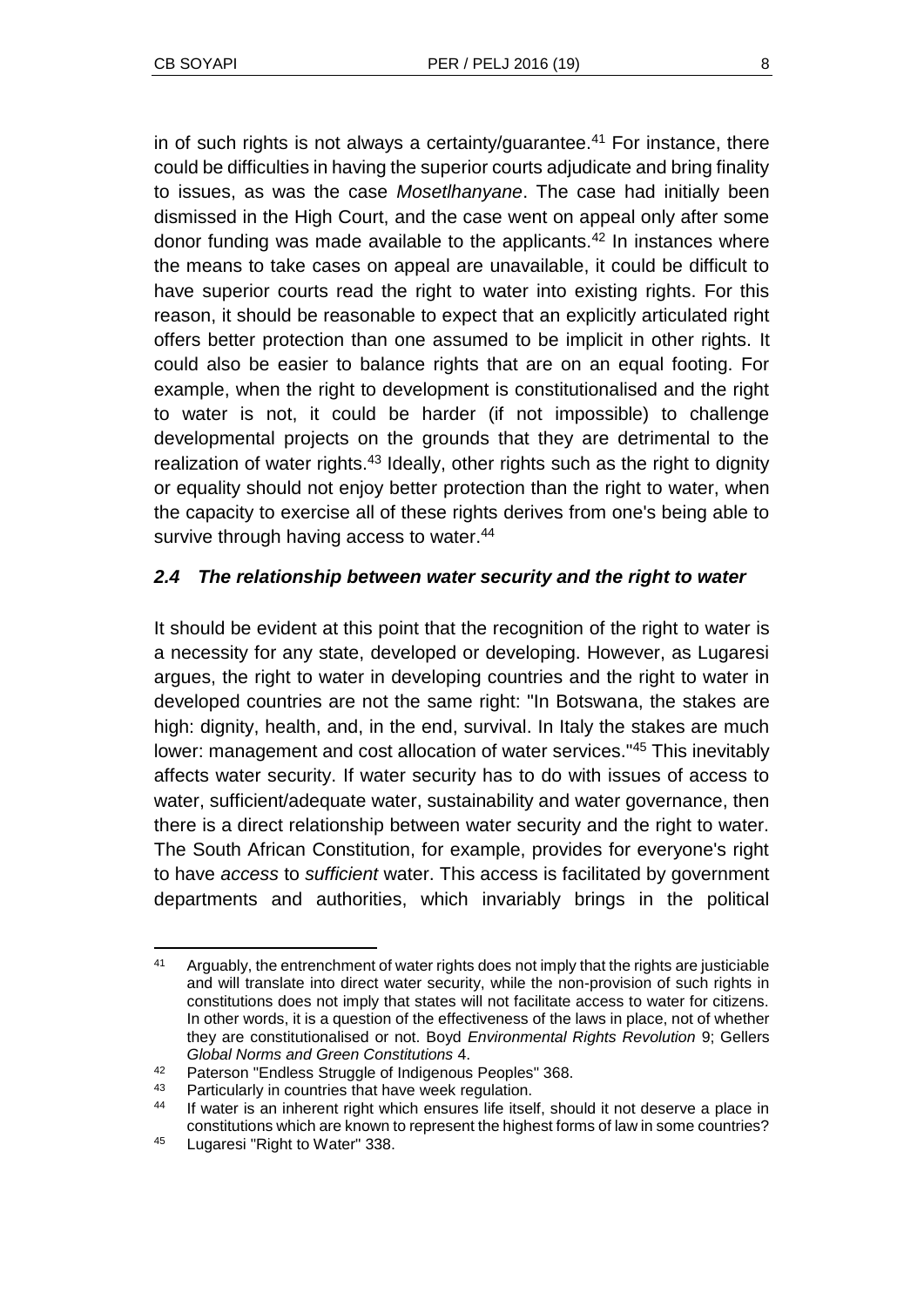spectrum.<sup>46</sup> It is for this reason that constitutionalising water law could afford people the right to challenge decisions in relation to water, on the basis that such rights are constitutionally protected.<sup>47</sup>

Arguably, constitutionalising the right to water will not necessarily guarantee that water security will be achieved, but in constitutional democracies, constitutionally entrenched rights could offer more protection for vulnerable people, because governments can be held responsible for the realisation of constitutional guarantees and values. Ultimately, the continuous pursuit of water security will always be context specific, taking into account peculiar country and region specificities.<sup>48</sup>

# **3 The human right to water, judicial pronouncements and related challenges in Southern Africa: a brief overview**

### *3.1 Introduction*

 $\overline{a}$ 

As a result of water's being central to the survival of human beings, it has inevitably become a source of conflict and tension in many societies.<sup>49</sup> Within the context of the region, some of the problems within countries amplify these tensions: "Southern Africa's states internally are politically divided, socially unequal, economically undiversified, and environmentally degraded. Social and physical water scarcity deepens these conditions".<sup>50</sup> Such tensions play out on different levels. They can be on a community level between competing users whose use of water comes through shared water outlets like a borehole, well or central tap; they could be between community users and responsible authorities; they could be between those with means (individuals and businesses) and city councils; and the conflict between all of these could play out in court. In view of this, the purpose of this section is to demonstrate how some countries' judiciaries vindicate the right to water where it is explicitly provided as a fundamental right, as well as how judiciaries in countries without explicit water rights read them into existing rights.<sup>51</sup> The purpose of this will be to demonstrate some of the

<sup>46</sup> See May and Daly *Global Environmental Constitutionalism* 184, who note that water is capable of being exploited or abused and that it has political significance.

<sup>47</sup> Rodina 2016 *Geoforum* 59. If constitutionalism is a way of ensuring that government power is defined and controlled, and that sovereignty is guaranteed; and if constitutionalism spells out duties and obligations, by implication rights guaranteed in a constitution could benefit from such direct constitutional protection.

<sup>48</sup> Morinville and Rodina 2013 *Geoforum* 152.

<sup>49</sup> May and Daly *Global Environmental Constitutionalism* 175.

<sup>50</sup> Swatuk 2008 *Water Alternatives* 44.

<sup>&</sup>lt;sup>51</sup> It is noted in the literature that the innovative interpretation of environmental rights in the Indian courts led to the courts of other states like Argentina adopting such interpretations in their own environmental rights cases. See Yang and Percival 2009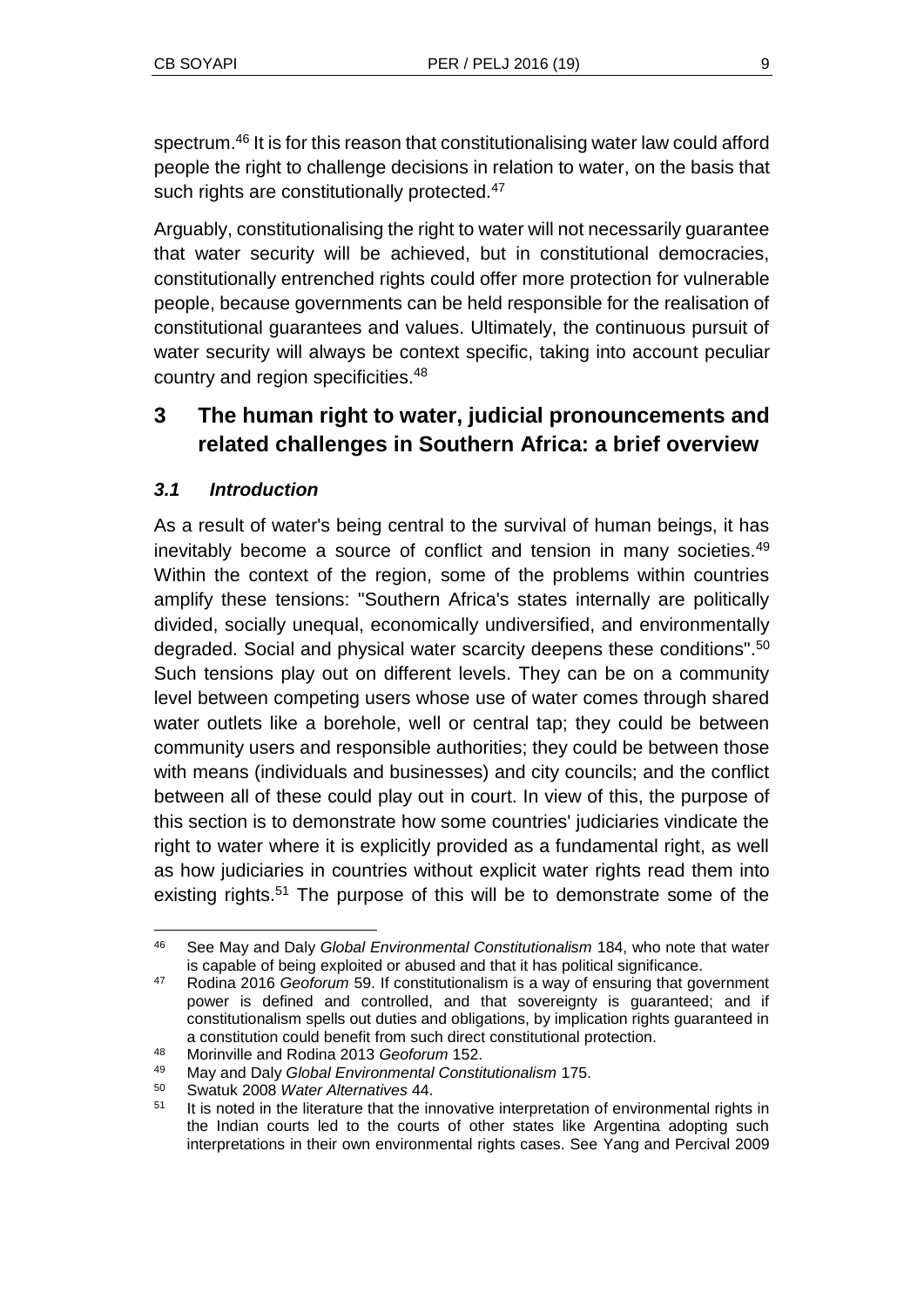challenges that are inherent in the region and which could/do impact on water security.<sup>52</sup>

### *3.2 Botswana*

The *Constitution of Botswana,* 1966 does not provide for the right to water. However, Botswana has been hailed as a success story in that despite the country's being partly surrounded by the Kalahari Desert and one of the most arid places on earth, the bulk of Botswana's population has access to safe water.<sup>53</sup> Research has shown that Botswana has consistently ranked second on the African continent in maintaining water coverage levels for its people.<sup>54</sup> However, as has been noted earlier, water security is not achieved when the vulnerable, poor and marginal members of the populace have difficulty in accessing water. The plight of the people living in the Central Kalahari Game Reserve epitomises some of the difficulties in connection with access to water.

The residents of the Central Kalahari Game Reserve are the San, also commonly known as the Bushmen. Historically a hunter-gatherer community of people, they were subject to displacements and also at the mercy of cattle herders who drilled boreholes in their living spaces.<sup>55</sup> While the government of Botswana had initially reserved the Central Kalahari as a conservation area with the dual purpose of protecting wildlife resources as well as reserving enough land for traditional livelihoods (the government provided services which included a borehole for the people), the government later, in 1986, changed the designation of the area to conservation status only.<sup>56</sup> Residence in the Central Kalahari Game Reserve was discouraged and people were required to move to service centres (between 1986 and 1997) where services could be provided for

*Ecology LQ* 627. For water security, judicial interpretation could provide more normative content to the human right to water.

<sup>&</sup>lt;sup>52</sup> While the state plays a vital role in facilitating water security through law and governance, the judiciary plays a different role that includes interpreting such laws. It is generally accepted that norms and rules acquire a wide and more acceptable meaning if they are the subject of interpretation and use by different courts within different jurisdictions (the overlap between different dispute resolution forums). See Kotzé and Du Plessis 2010 *J Ct Innovation* 168.

<sup>53</sup> Sjöstedt 2011 *Habitat International* 134.

<sup>54</sup> Sjöstedt 2011 *Habitat International* 134.

<sup>55</sup> Morinville and Rodina 2013 *Geoforum* 153; Winters 2014 *Consilience* 288.

<sup>&</sup>lt;sup>56</sup> One of the reasons for this change in policy was the difficulty of providing water to remote areas and the incompatibility of wildlife and people staying together in the same place.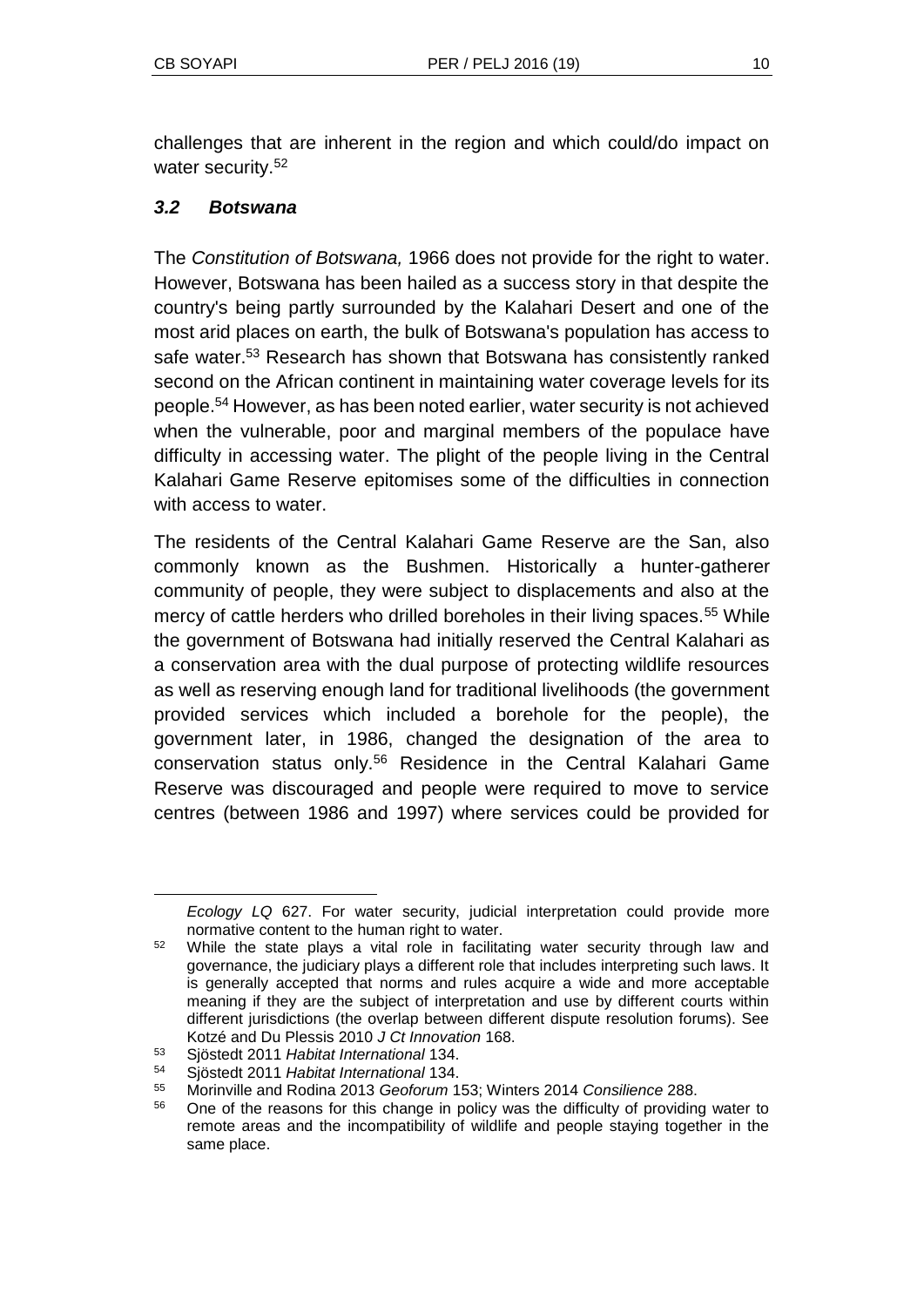them.<sup>57</sup> To effect the relocation of the people the government sealed some boreholes, which effectively made living within the said spaces untenable. The people were not allowed to drill their own boreholes, neither could they use those boreholes maintained by mining companies.<sup>58</sup> A subsequent case before the High Court<sup>59</sup> ruled that the forced relocation of the San and the Bakgalagadi was unlawful and that their land and subsistence hunting rights should be restored. The court, however, did not find against the state in relation to the discontinuance of services like the sealing of boreholes. The court actually found that the state was not obliged to restore the services. Thus, while they had been allowed to return to their ancestral lands, such a return without access to water was constructively inhibited.<sup>60</sup> This prompted the *Mosetlhanyane* appeal referred to earlier.

The *Mosetlhanyane* case is peculiar in that it linked the right to water to the forced relocation of people, when the Constitution of the country does not have a substantive human right to water. The case was an appeal against the High Court decision that granted the San (the lawful occupiers of the lands in question) access to their lands but held that the government had no obligation to facilitate the people's access to water. It took ten years to have those allowed to stay in the CKGR to have access to water, at their own expense.<sup>61</sup> It is quite remarkable that the court, while acknowledging that the sealing of the borehole by the state constituted degrading treatment<sup> $62$ </sup> (because of the struggles the people then had to suffer), found that the indigenous people had to foot the expenses for the borehole. Commentators have argued that even though the case ensured that the appellants could get access to water, the judgment missed an opportunity to refine a grey area in that it did not elaborate on the obligations of the government to facilitate access to water.<sup>63</sup>

<sup>57</sup> Hitchcock, Sapignoli and Babchuk 2011 *IJHR* 68; Morinville and Rodina 2013 *Geoforum* 153.

<sup>58</sup> Morinville and Rodina 2013 *Geoforum* 153.

<sup>59</sup> *Sesana v The Attorney-General* 2002 1 BLR 452 (HC).

<sup>&</sup>lt;sup>60</sup> The irony in this was that the government allowed mining companies to use water services within the same reserve as that in which the San were being denied. This was apparently based on the notion that a water use right was required to use water, which water use right had not been extended to the natives of the area. See generally Winters 2014 *Consilience* 293.

<sup>61</sup> *Mosetlhanyane* case para 18.

<sup>62</sup> *Mosetlhanyane* case para 22.

<sup>63</sup> Morinville and Rodina 2013 *Geoforum* 156; Dinokopila 2011 *AHRLJ* 294. It has even been argued that socio-economic rights in Botswana might not be justiciable. See Dinokopila 2011 *AHRLJ* 290.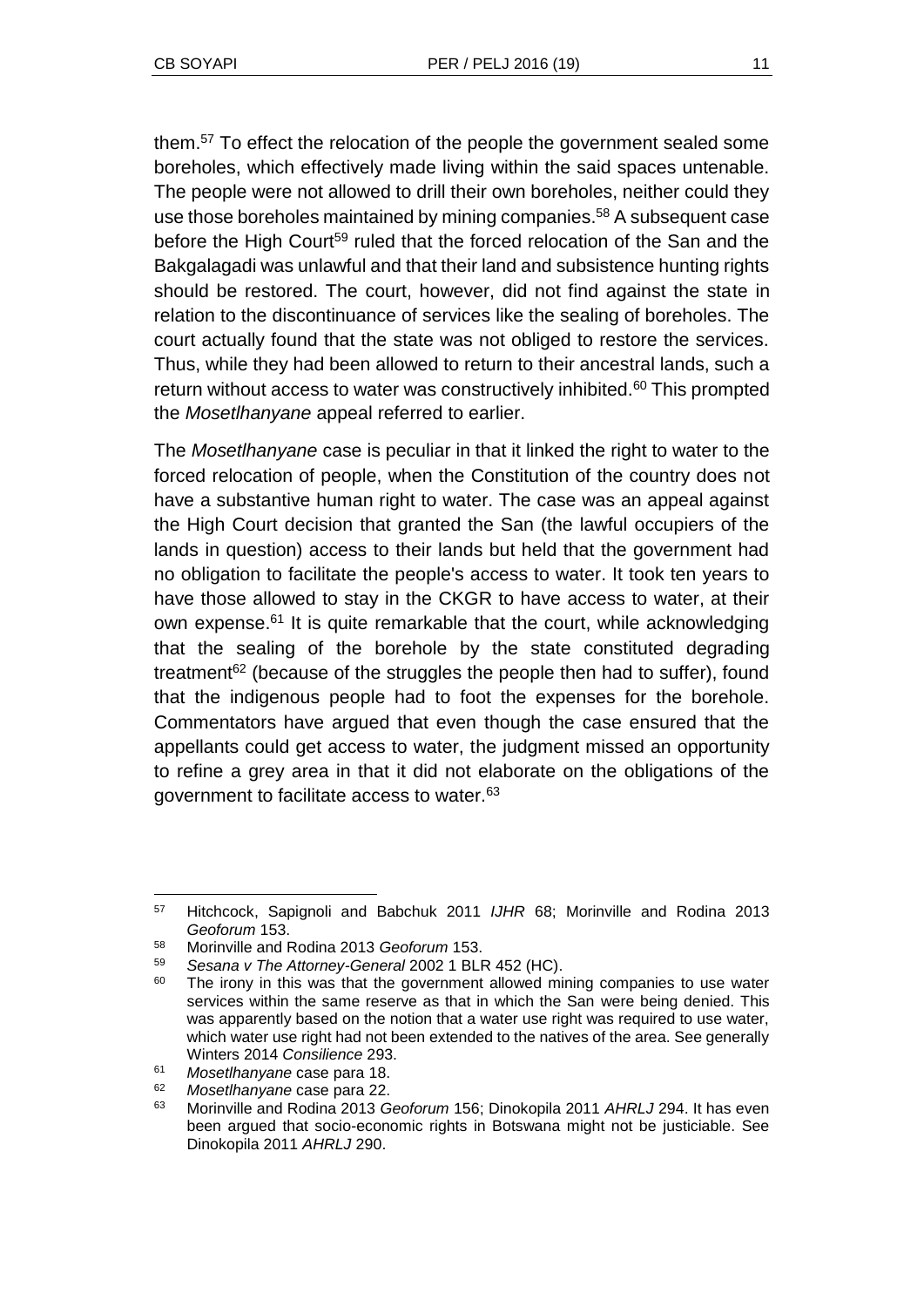### *3.3 Zambia*

The Zambian High Court had the occasion to adjudicate on a water pollution case, *Nyasulu v Konkola Copper Mines Plc*<sup>64</sup> (*Nyasulu* case). In this case, 2000 residents of a town, Chingola, relied on a stream as their source of water. They suffered as a result of the pollution of the (drinking) water by a mining company through the discharge of effluents into the stream after a pipe operated by the mine burst. $65$  The facts indicate that the plaintiffs' water was cut off in November 2006 for ten days. Before this, the water was foul smelling and would produce bubbles when boiled (the bubbles did not go away even after the water was cooled).<sup>66</sup> The fish in the stream were dying and the rocks around the area covered by water were changing colour as a result of the oxides in the water. The families who drank the water suffered from diarrhoea and stomach cramps and some developed skin diseases. Even when they went to the clinic the stomach pains continued, and many were not given medical reports, apparently because the clinic personnel told them they could be dismissed for doing so. $67$  The third respondent (the Chingola Municipal Council) did not inform the people of the reason as to why the water had been cut, and the people resorted to drinking borehole water.

On the 6<sup>th</sup> of November 2006, when the water was cut, what was found by the environmental management authority was that the water was highly acidic and had a bluish to greenish colour, that the fish in the stream were dying, and that people were eating the fish. The mining company was found to have violated the *Environmental Protection and Pollution Act*, <sup>68</sup> which outlaws the discharge of effluents into an "aquatic environment in contravention of the water pollution control standards established by the council".<sup>69</sup> In making this finding against the mine, the court found that "[t]here was gross recklessness, whether human beings died or not. They deprived the community in Chingola the right to life, which is fundamental right in our constitution". The court further found that: "I agree with the plaintiffs' pleadings in paragraph eight of the statement of claim, that the first defendant was shielded from criminal prosecution by political connections and financial influence, which put them beyond the pale of criminal justice."

<sup>64</sup> *Nyasulu v Konkola Copper Mines Plc* [2011] ZMHC 86 (*Nyasulu* case).

<sup>65</sup> *Nyasulu* case 2.

<sup>66</sup> *Nyasulu* case 4.

<sup>67</sup> *Nyasulu* case 5.

<sup>68</sup> *Environmental Protection and Pollution Act*, Ch 204.

<sup>69</sup> Section 2 of the *Environmental Protection and Pollution Act*, Ch 204.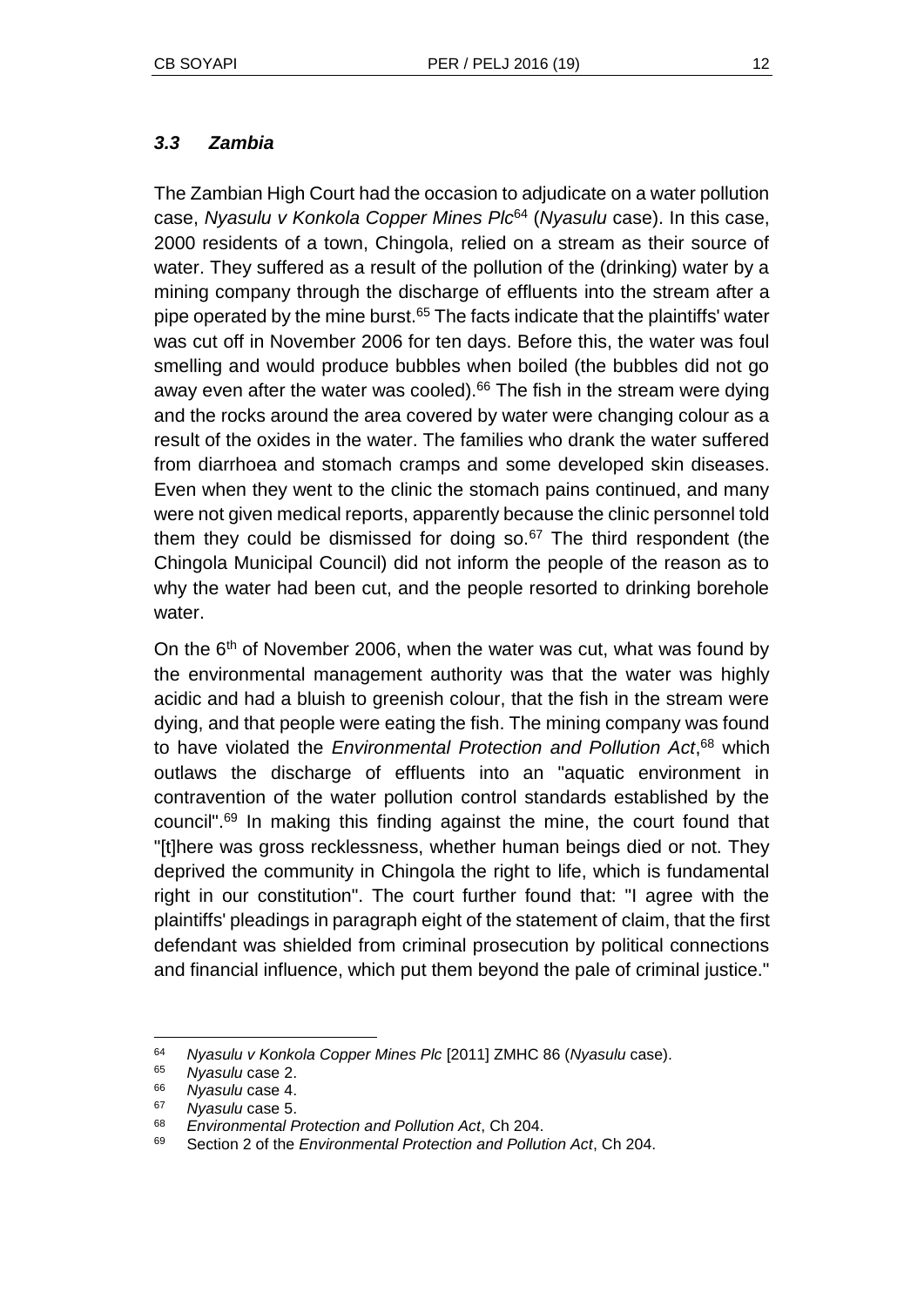The Supreme Court of Zambia subsequently upheld the judgment of the High Court.

The court in this case acknowledged that water has to be of a quality that is suitable for human consumption. A reliance was also placed on the Zambian constitution's provision on the right to life, confirming that courts are willing to read into existing rights the right to water that is of a suitable quality to sustain human life. Arguably, while 99% of the total urban Zambian population has water services provided to them through commercial utilities,  $70$  the same cannot be said for rural communities, some of which rely on surface or stream water (as did some of the plaintiffs in the *Nyasulu* case). Some have to travel distances to access such water, particularly in dry seasons. Funder *et al* provide an illustration of the dire situation that poor communities have to endure as against those with means. Their study on the competing claims in a rural Zambian village, Muchila, demonstrates that in some cases the granting of access to borehole water for cattle is considered much more important than the human needs to such water.<sup>71</sup> The result is that some poor families resort to using wetland and shallowdug-out water for their subsistence.<sup>72</sup>

In Zambia, most water services are run by private commercial utilities. They are governed by private company law rather than public law or statutes.<sup>73</sup> In his analysis of water sector reforms in Zambia, Chitonga notes that there has been a reluctance to extend water services to poor communities in lowincome areas by these commercial utilities.<sup>74</sup> The main reason for this, Chitonga argues, is that the profits to be realised from extending services to such areas are meagre, the risks of vandalism high, and the usage low.<sup>75</sup> One could also argue that without a constitutional provision guaranteeing citizens the human right to water, the government does not have a direct obligation to facilitate access to water. Even in the knowledge of this state of affairs, Zambia has not included the right to water in its recent constitutional reform. Zambia's president signed the country's new constitution on 5 January 2016. A draft<sup>76</sup> contained a provision for the right to water, stating that "[a] person has the right ... to clean and safe water",<sup>77</sup>

<sup>70</sup> Chitonge 2011 *Water Alternatives* 7.

<sup>71</sup> Funder *et al* 2012 *Water Alternatives* 30.

<sup>72</sup> Funder *et al* 2012 *Water Alternatives* 31.

<sup>73</sup> Chitonge 2011 *Water Alternatives* 3.

<sup>74</sup> Chitonge 2011 *Water Alternatives* 16.

<sup>75</sup> Chitonge 2011 *Water Alternatives* 16.

<sup>76</sup> The Zambian 2016 http://thezambian.com/wp-content/uploads/2016/01/Zambian-Constitution.pdf.

<sup>77</sup> See s 52(1)(d) of the draft *Constitution*.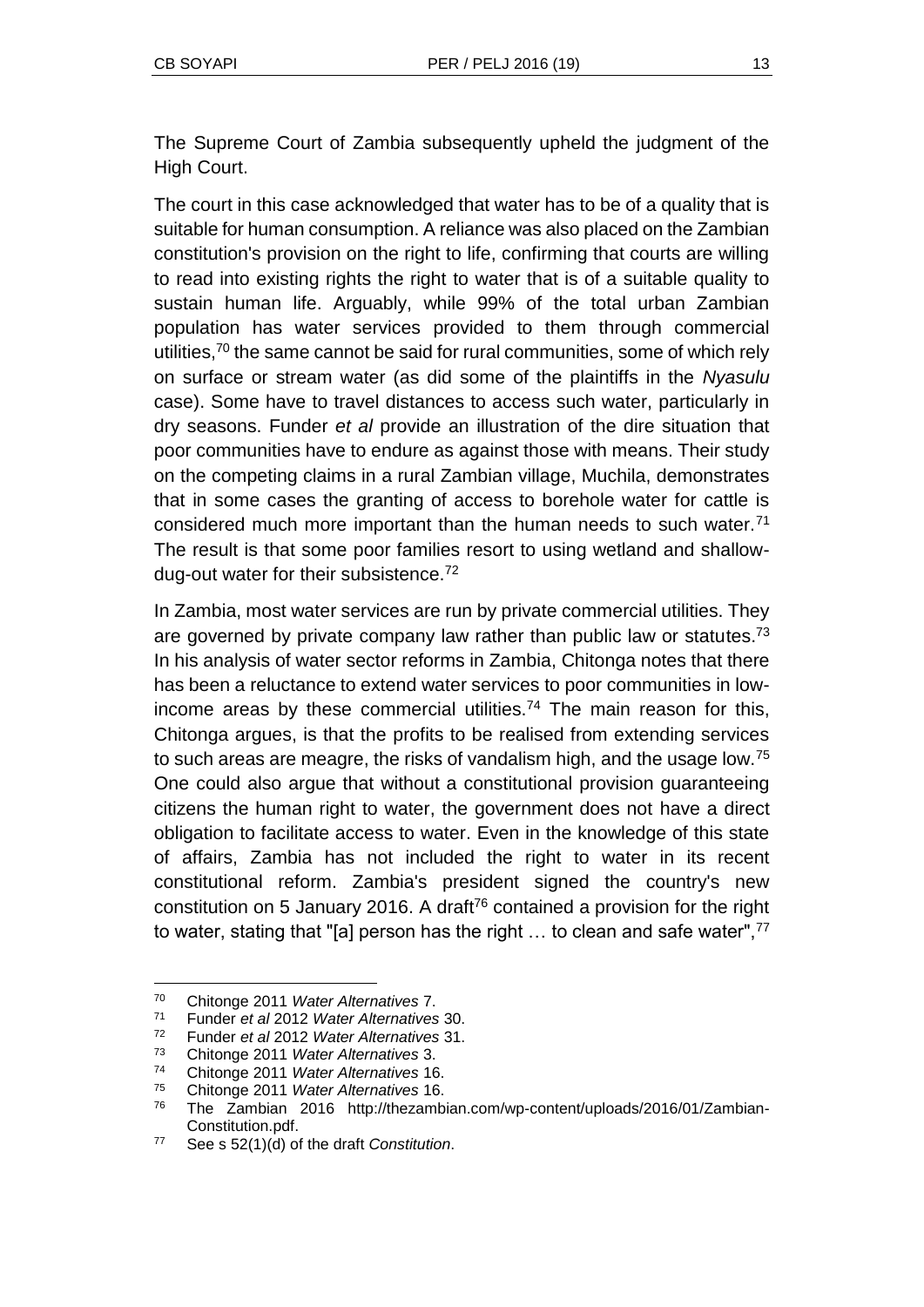but the new constitution does not contain this provision, despite estimates showing that 42% of the population does not have access to clean water.<sup>78</sup>

# *3.4 South Africa*

South Africa was one of the first countries in Southern Africa to constitutionally provide for the human right to water. Section 27 of the *Constitution of the Republic of South Africa*, 1996 provides that:

27(1) Everyone has the right to have access to –

(b) sufficient food and water; and

…

…

(2) The state must take reasonable legislative and other measures, within its available resources, to achieve the progressive realization of each of these rights….

Despite this provision, South Africa struggles when it comes to water provision for a number of reasons. For Couzens, "grinding poverty, underdevelopment, governmental inefficiency, poor service delivery to the poor, and harsh environmental conditions – including gross environmental insecurity in respect of water and access to water"<sup>79</sup> are but some of the evident problems that have a direct effect on water provision and security. Rapid population growth and more demands from a growing urbanised population have resulted in pressures on the country's water systems.<sup>80</sup> Further, some industries have contributed to mineral pollution, particularly the mining industry, where acid mine drainage has created a lasting negative legacy.<sup>81</sup> One needs to look no further than the famous water judgement, *Mazibuko v City of Johannesburg*, <sup>82</sup> to grasp the fact that the provision of water in South Africa is a national problem that straddles rich

 $\overline{a}$ <sup>78</sup> Sjöstedt 2011 *Habitat International* 134.

<sup>79</sup> Couzens 2015 *PELJ* 1181.

<sup>80</sup> Kotzé 2010 *JHRE* 140.

<sup>81</sup> See generally McCarthy 2011 *S Afr J Sci* and Expert Team of the Inter-Ministerial Committee *Mine Water Management*.

<sup>82</sup> *Mazibuko v City of Johannesburg* 2010 4 SA 1 (CC). This was a class action initiated to challenge the amounts of water that the City of Johannesburg had allocated and the prepaid water meters it had set up for residents in Phiri, a township under the Johannesburg City Council. The Constitutional Court found that the decision to tax the extra amounts of water used after the free allocation had been exhausted and the installation of prepaid water meters were constitutional, as they did not violate the right to water as provided for in the Constitution.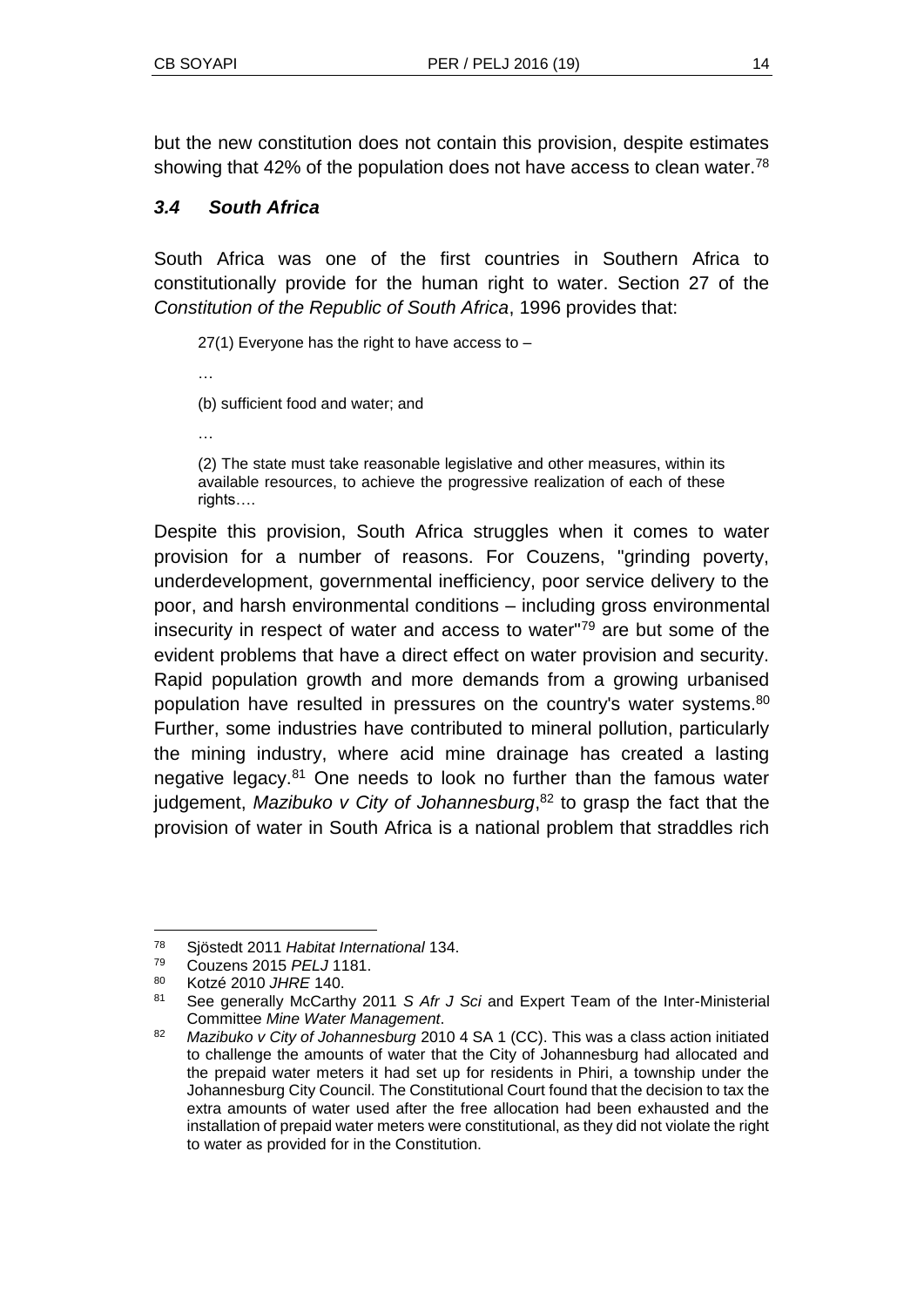and poor and crosses all racial boundaries.<sup>83</sup> For instance, one study by Rodina in Khayelitsha Township, a partially informal settlement in Cape Town, reveals that the material living conditions of those in cities and those in townships where communally owned water systems are prevalent are quite different. Rodina demonstrates that some people characterise the communal taps as being like drinking basins for cattle.<sup>84</sup>

However, South Africa allows people to challenge government decisions related to the provision of water based on a fundamental right to water. A case in point is *City of Cape Town v Strümpher*<sup>85</sup> (*Strümpher* case). The respondent, Strümpher, had successfully been granted relief by the Magistrates' Court and also by the Western Cape High Court. The applicant, the City of Cape Town, had been ordered to restore water connections which it had summarily disconnected pursuant to its by-laws and debt collection laws. The applicant argued that it was providing water in terms of a contractual arrangement. The effect was that if the other party breached, it had the right to unilaterally cut off the water supplies with the result that a *mandamant van spolie* was not available to the respondent. The applicant's reason for disconnecting the water supply was that the respondent was in arrears of service fees, even though there was a dispute in relation to how the rates were calculated. The City further argued that it had the power to cut off supply of water even if there was a dispute.<sup>86</sup> In delivering its judgment, the Supreme Court of Appeal noted that the City had a "constitutional and statutory obligation to supply water to users"<sup>87</sup> and that the rights of the respondent were not merely personal rights but were underpinned by constitutional and statutory provisions. The court then equated the respondent's use of water to "an incident of possession of property" and the City's interference was "akin to deprivation of possession of property" which in the case warranted a *mandamant van spolie.*<sup>88</sup> The case demonstrates that the right to water is indeed justiciable, yet for the poor, those in rural places and those in informal settlement, access is not directly guaranteed and the means to enforce their constitutional right to water is hampered by a lack of money.

l <sup>83</sup> The case demonstrated that the poor struggle to pay the rates for water use, while the rich have unlimited access. However, there is a realisation that a certain minimum is required for human survival, and this culminated in the Free Basic Water Policy.

<sup>84</sup> Rodina 2016 *Geoforum* 62. See the discussion above, where domesticated animals in one Zambian village were given priority over people.

<sup>85</sup> *City of Cape Town v Strümpher* 2012 4 SA 207 (SCA) (*Strümpher* case).

<sup>86</sup> *Strümpher* case para 4.

<sup>87</sup> *Strümpher* case para 9.

<sup>88</sup> *Strümpher* case para 19.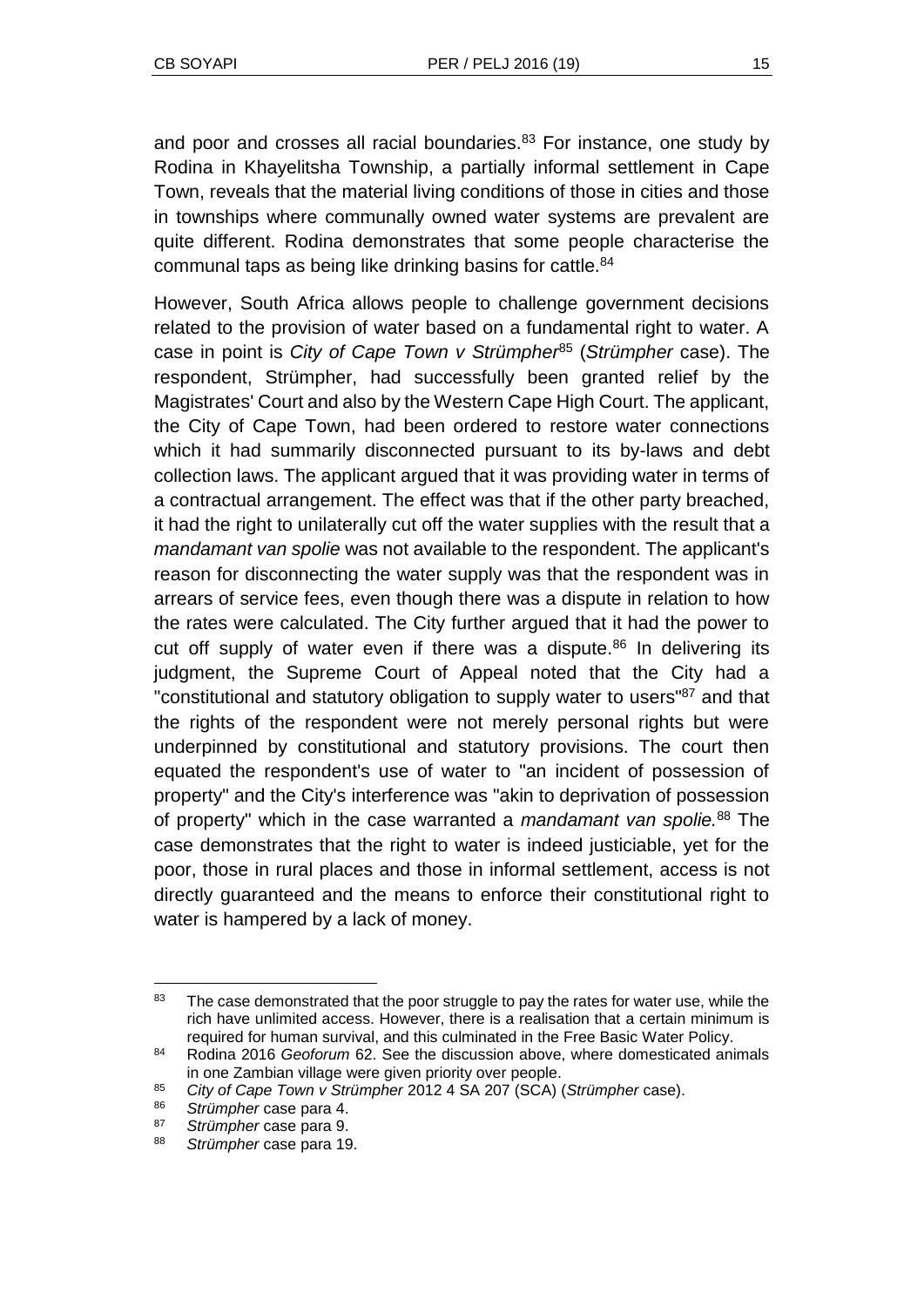#### *3.5 Zimbabwe*

As with South Africa, Zimbabwe has its own water problems, which impact on economic and health issues.<sup>89</sup> The situation is so bad that the government is mulling commercialising and privatising water services.<sup>90</sup> Idemudia, Williams and Wyatt undertook an empirical study of Zimbabweans in Polokwane and their results showed that a lack of basic resources like water and food was one of the biggest reasons why they had migrated to South Africa.<sup>91</sup> Zimbabwe experienced one of the worst cholera crises in its history during the period 2008-2009. Poor management, infrastructure that has not been updated since independence, and the lack of funds for the purification of water caused the deaths of thousands of people<sup>92</sup> and led to the disease spreading across the borders to South Africa, Zambia and Malawi.<sup>93</sup> Such migrations (coupled with other push factors) have led in South Africa to violence against foreigners (which violence has at times been described as strategic).<sup>94</sup>

Zimbabwe adopted a new Constitution in 2013, which included water rights for the first time in the country's history. Section 77 of the *Constitution of Zimbabwe*<sup>95</sup> states:

77 Every person has the right to—

a. safe, clean and potable water; and

l <sup>89</sup> Idemudia, Williams and Wyatt 2013 *J Inj Violence Res* 21.

<sup>90</sup> The public body that was created to facilitate water access has been largely ineffective. See Ncube 2016 http://www.newzimbabwe.com/opinion-27405- Ncube+the+tragedy+of+water+delivery+in+Zim/opinion.aspx.

<sup>91</sup> See Idemudia, Williams and Wyatt 2013 *J Inj Violence Res* 21. After the chaotic land redistribution program there was an increase in migration to South Africa and other southern African states because of the collapse of the economy. Recently, Zimbabwe has been facing some of the worst power cuts in the region as a result of issues related to the lower levels of water in the Kariba Dam. As a result, Zimbabwe is importing electricity from South Africa's Eskom (a power utility company). See ANA 2016 http://www.engineeringnews.co.za/article/eskom-in-secretive-deal-to-provide-powerto-zimbabwe-2016-01-04/rep\_id:4136.

<sup>92</sup> Fournier and Whittall 2009 *Humanitarian Exchange* 6. This crisis was caused among other reasons by the lack of access to clean water, burst and blocked sewage systems, and the uncollected refuse that overflowed into the streets.

<sup>93</sup> See generally Fournier and Whittall 2009 *Humanitarian Exchange* 4; Said *et al* 2011 *Water SA*; and Bateman 2009 *SAMJ*.

<sup>&</sup>lt;sup>94</sup> "Strategic" here refers to an objective. It has been documented that some of the South Africans who have partook in xenophobic violence did so with the hope that it would force/persuade foreigners to leave the country. Idemudia, Williams and Wyatt 2013 *J Inj Violence Res* 17.

<sup>95</sup> *Constitution of Zimbabwe Amendment Act* 20 of 2013.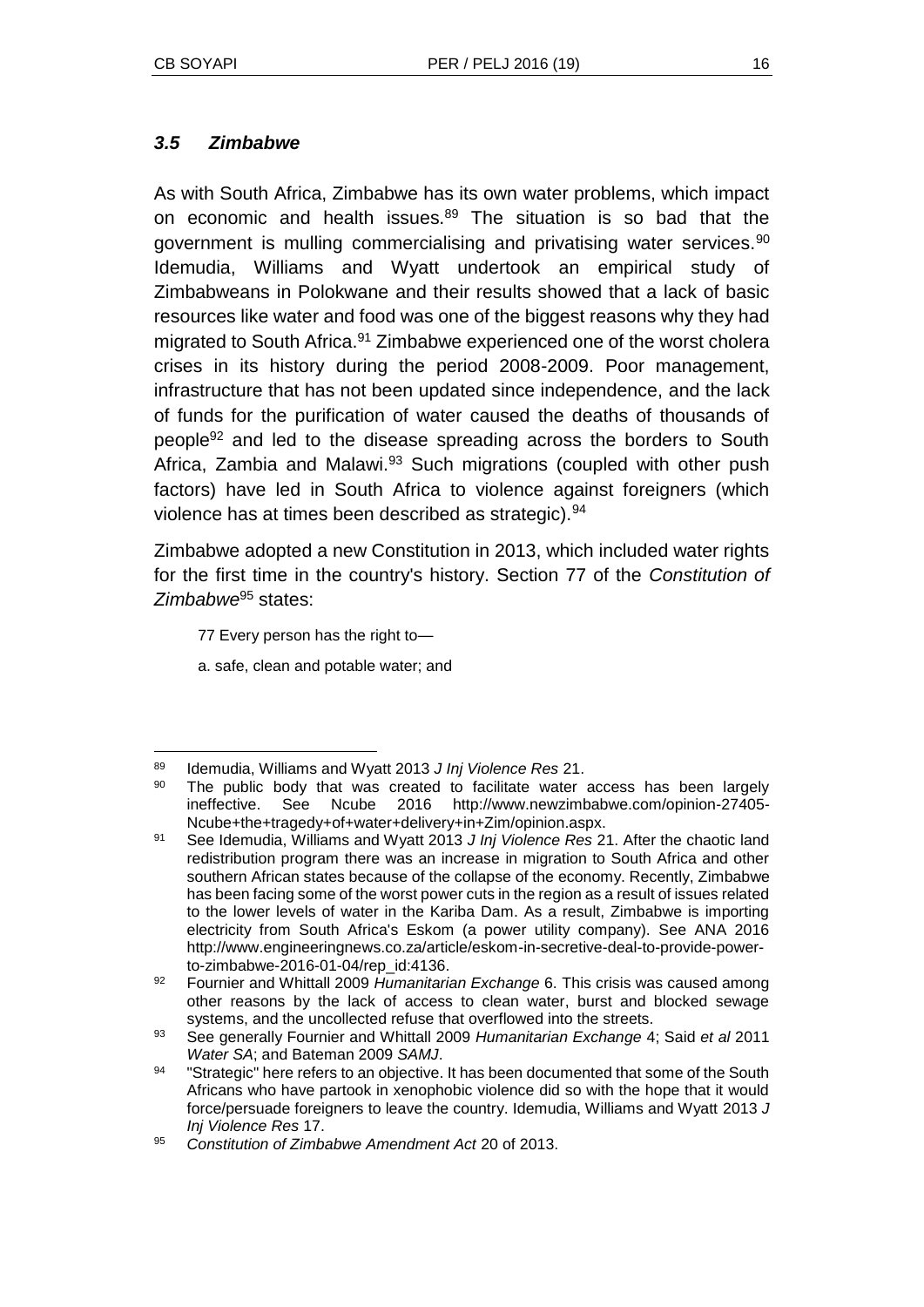b. sufficient food; - and the State must take reasonable legislative and other measures, within the limits of the resources available to it, to achieve the progressive realisation of this right.

There is no mention of "access" in this provision, yet there is a clear mandate that the state should progressively realise the right to water. There is also a requirement that the water be clean and potable, something not found in the South African provision. Despite all the woes mentioned earlier, jurisprudence relating to the right to water in Zimbabwe is scarce. The only case the author of this paper could find since the adoption of the new constitution is one for a spoliation order. The facts in *Mushoriwa v City of Harare*<sup>96</sup> (*Mushoriwa* case) were quite similar to those in Strümpher. The applicant, Mushoriwa, was seeking a final order to the effect that the City of Harare be interdicted from disconnecting water without a court order and that they restore the water supply. The City had sent the applicant a bill in relation to services rendered in the supply of water. The applicant disputed this and even attached proof to the effect that all bills had been paid on time.<sup>97</sup> The applicant then used its by-laws, which authorised unfettered discretion to disconnect water supplies to any citizen at will.<sup>98</sup> In reaching its judgment the High Court held that because the constitution of Zimbabwe considers the right to water a fundamental right, it would not be "in the public interest that a city council can deny its citizens water at will without recourse to the law and the courts".<sup>99</sup> The court then concluded by stating the following: "I take comfort in that the Supreme Court of South Africa in a related case of [Strümpher] came to the same conclusion on facts that are on all fours with this case".<sup>100</sup>

# **4 Concluding remarks**

The literature and case law reviewed in this paper indicate that while there are benefits to constitutionalising the right to water as a fundamental right, courts are still able to read the right to water into existing rights, especially the right to life. However, reading in has its own limitations, including that courts sometimes leave hanging/unpronounced government duties/responsibilities where the right to water is not provided for, as was the case in *Mosetlhanyane*. Further, where there is pollution that does not threaten human life, it could be difficult to rely on existing rights like the right to life. A concession was made that constitutionalising the right to water is not necessarily a guarantee that water security will be achieved. However,

<sup>96</sup> *Mushoriwa v City of Harare* HH 195-14/HC 4266/13 (*Mushoriwa* case) (a 2014 case).

<sup>97</sup> *Mushoriwa* case 2.

<sup>98</sup> *Mushoriwa* case 3.

<sup>99</sup> *Mushoriwa* case 6.

<sup>100</sup> *Mushoriwa* case 7.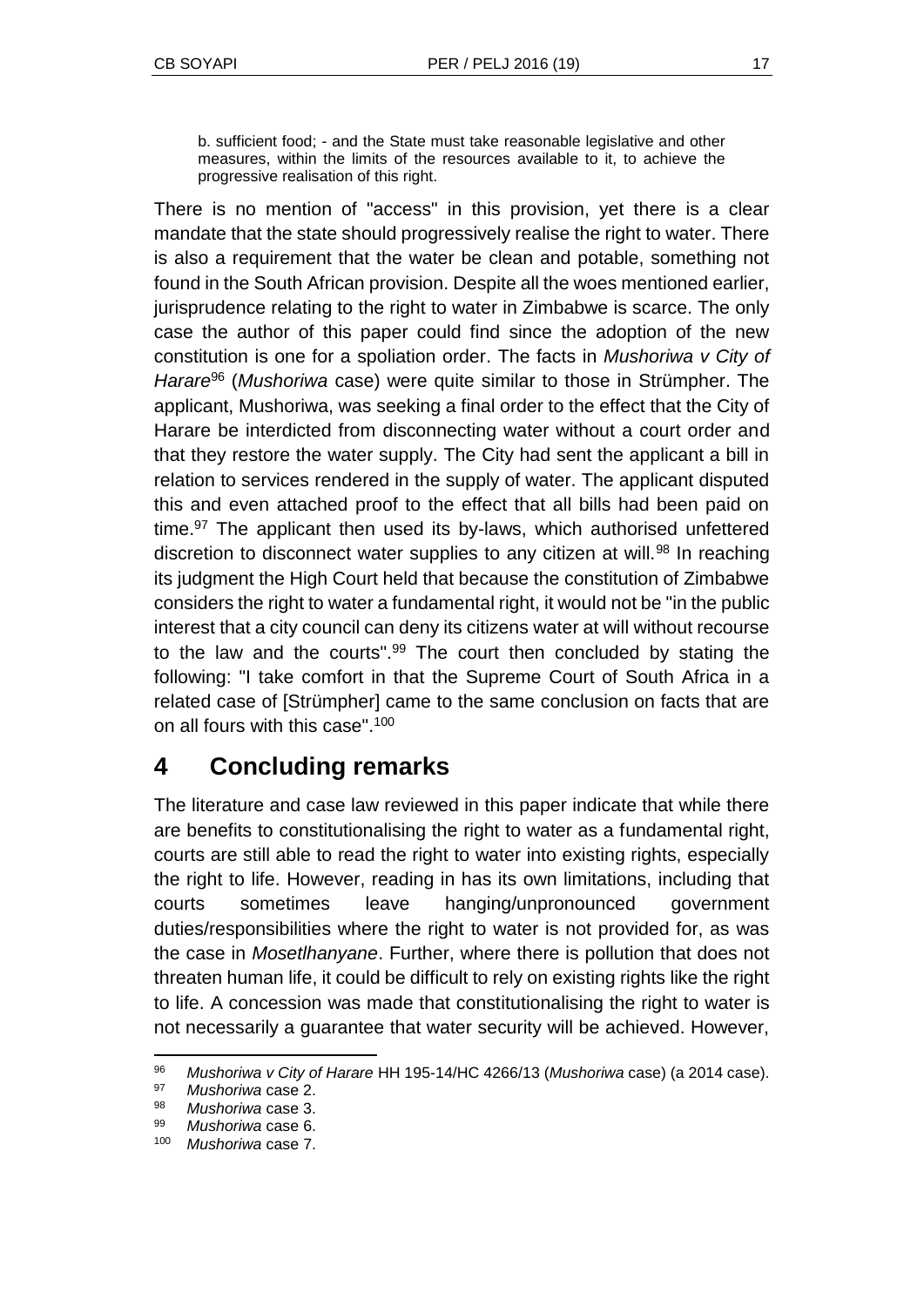it is evident that water security, so far as it relates to access and quality, is perhaps more certain for the well-to-do than it is for poorer communities. It is for such reasons that the constitutional right to water could be useful. The right could provide opportunities for the poor and vulnerable to challenge governmental actions and decisions in relation to water services. In other words, governments could be held accountable and responsibilities could be given to authorities based on constitutional rights. With terms like the progressive realisation of rights, there is the hope that some action, however minimal, could be asked of the state, and such actions could be measured judicially, as was the case in *Mazibuko*.

The case law reviewed also demonstrates the difficulties of water provision for both citizens and authorities.<sup>101</sup> As with the San people in Botswana, the Chingola residents did not have the right to demand that the state facilitate the provision of water to them. Rural communities and indigenous peoples are at the receiving end of poor service delivery. Some of the literature reviewed demonstrates the issue of profits as indirectly hindering the provision of services to poorer communities. The example of communities in Zambia shows that water security for low-income communities is weak because of their localities and the difficulties inherent in realising profits from them. Yet the case law from the *Mushoriwa* and *Strümpher* cases demonstrates that if one has the means, it is possible to rely on the constitutional right to water in challenging municipal councils' decisions to cut off a water supply.

Recent studies have also shown that rural communities in the south will bear the brunt of climate change more than others.<sup>102</sup> Further, recent world population estimates reveal that a large percentage of the population in the countries studied in this paper reside in rural areas: roughly 67% in Zimbabwe, 59% in Zambia, 38% in South Africa and 42% in Botswana.<sup>103</sup> A characteristic of rural places within most southern African countries is the open spaces that exist between households. The obvious challenge will be ensuring that there is access to water for such vastly populated groups of people. More studies should look to determining the extent to which the

l <sup>101</sup> South Africa leads the way with a national Free Basic Water Policy (even though the free limit is not enough for human needs) that recognises that everyone needs at least a certain amount of water for survival, which stems directly from the country's having a fundamental right to water. This did not exist during the apartheid era. Notably, none of the other countries discussed here has a similar policy.

<sup>102</sup> Funder *et al* 2012 *Water Alternatives* 21.

<sup>103</sup> GEOHIVE 2015 http://www.geohive.com/earth/pop\_urban.aspx.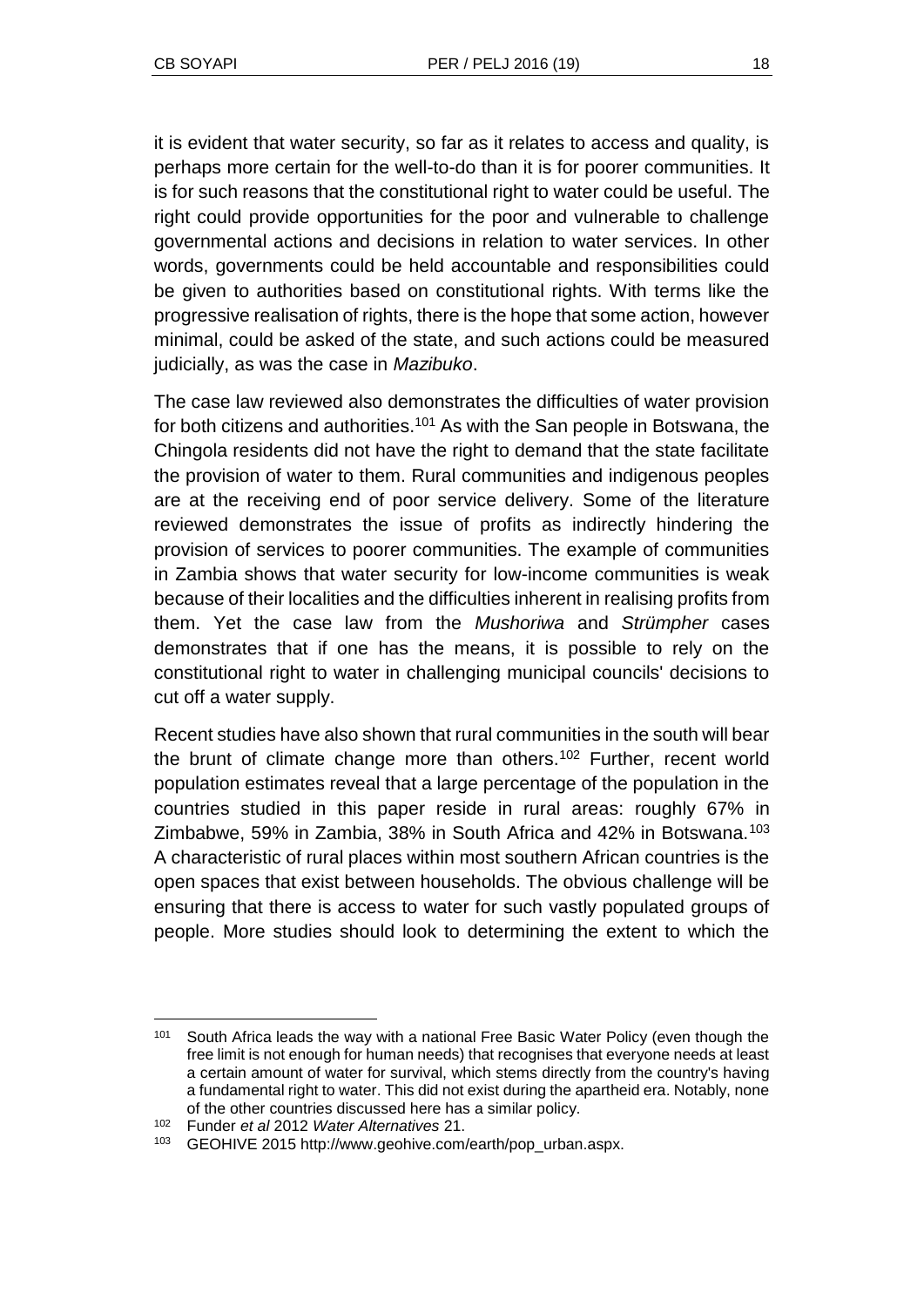state duty to facilitate access to water includes addressing the needs of rural communities and how the issue of funding such access could be addressed.

# **Bibliography**

### **Literature**

Bateman 2009 *SAMJ* Bateman C "Cholera: Getting the Basics Right" 2009 *SAMJ* 138-142

Boyd *Environmental Rights Revolution*

Boyd DR *The Environmental Rights Revolution: A Global Study of Constitutions, Human Rights, and the Environment* (UBC Press Vancouver 2012)

Chitonge 2011 *Water Alternatives*

Chitonge H "A Decade of Implementing Water Services Reform in Zambia: Review of Outcomes, Challenges and Opportunities" 2011 *Water Alternatives* 1-22

Cook and Bakker 2012 *Global Environmental Change* Cook C and Bakker K "Water Security: Debating an Emerging Paradigm" 2012 *Global Environmental Change* 94-102

Couzens 2015 *PELJ* 

Couzens E "Avoiding Mazibuko: Water Security and Constitutional Rights in Southern African Case Law" 2015 *PELJ* 1162-1186

Derman and Hellum 2007 *Land Use Policy* Derman B and Hellum A "Livelihood Rights Perspective on Water Reform: Reflections on Rural Zimbabwe" 2007 *Land Use Policy* 664-673

Dinokopila 2011 *AHRLJ* Dinokopila BR "The Right to Water in Botswana: A Review of the Matsipane Mosetlhanyane Case" 2011 *AHRLJ* 282-295

Expert Team of the Inter-Ministerial Committee *Mine Water Management* Expert Team of the Inter-Ministerial Committee *Mine Water Management in the Witwatersrand Gold Fields with Special Emphasis on Acid Mine Drainage: Report to the Inter-Ministerial Committee on Acid Mine Drainage*  (Department of Water Affairs Pretoria 2010)

Fournier and Whittall 2009 *Humanitarian Exchange* Fournier C and Whittall J "When the Affected State Causes the Crisis: The Case of Zimbabwe" 2009 *Humanitarian Exchange* 4-6

Funder *et al* 2012 *Water Alternatives*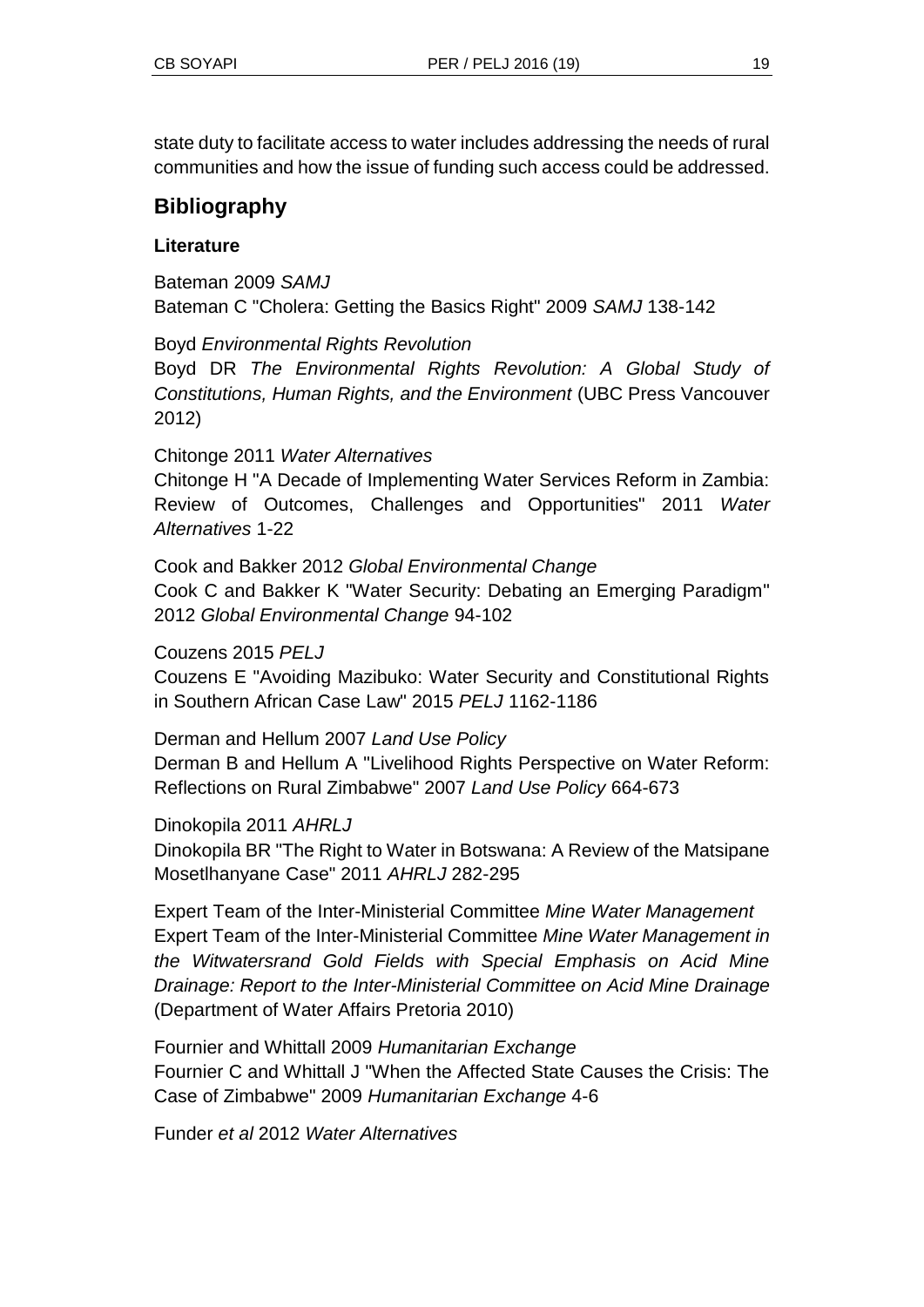Funder M *et al* "Strategies of the Poorest in Local Water Conflict and Cooperation – Evidence from Vietnam, Bolivia and Zambia" 2012 *Water Alternatives* 20-36

#### Gellers 2012 *Rev Policy Res*

Gellers JC "Greening Constitutions with Environmental Rights: Testing the Isomorphism Thesis" 2012 *Rev Policy Res* 523-543

#### Gellers *Global Norms and Green Constitutions*

Gellers JC *Global Norms and Green Constitutions: Explaining the Emergence of Constitutional Environmental Rights* (PhD-dissertation University of California 2014)

Gerlak and Mukhtarov 2015 *Int'l Environ Agreem – Pol L Econ* Gerlak AK and Mukhtarov F "'Ways of Knowing' Water: Integrated Water Resources Management and Water Security as Complementary Discourses" 2015 *Int'l Environ Agreem – Pol L Econ* 257-272

Gleick 1999 *Water Policy* Gleick PH "The Human Right to Water" 1999 *Water Policy* 487-503

Global Water Partnership *Increasing Water Security* Global Water Partnership *Increasing Water Security - A Development Imperative* (Global Water Partnership Stockholm 2012)

Grey and Sadoff 2007 *Water Policy*

Grey D and Sadoff CW "Sink or Swim? Water Security for Growth and Development" 2007 *Water Policy* 545-571

Hayward 2000 *Political Studies* Hayward T "Constitutional Environmental Rights: A Case for Political Analysis" 2000 *Political Studies* 558-572

Hitchcock, Sapignoli and Babchuk 2011 *IJHR* Hitchcock RK, Sapignoli M and Babchuk WA "What About Our Rights? Settlements, Subsistence and Livelihood Security Among Central Kalahari San and Bakgalagadi" 2011 *IJHR* 62-88

Idemudia, Williams and Wyatt 2013 *J Inj Violence Res*

Idemudia ES, Williams JK and Wyatt GE "Migration Challenges Among Zimbabwean Refugees Before, During and Post Arrival in South Africa" 2013 *J Inj Violence Res* 17-27

Kotzé 2010 *JHRE*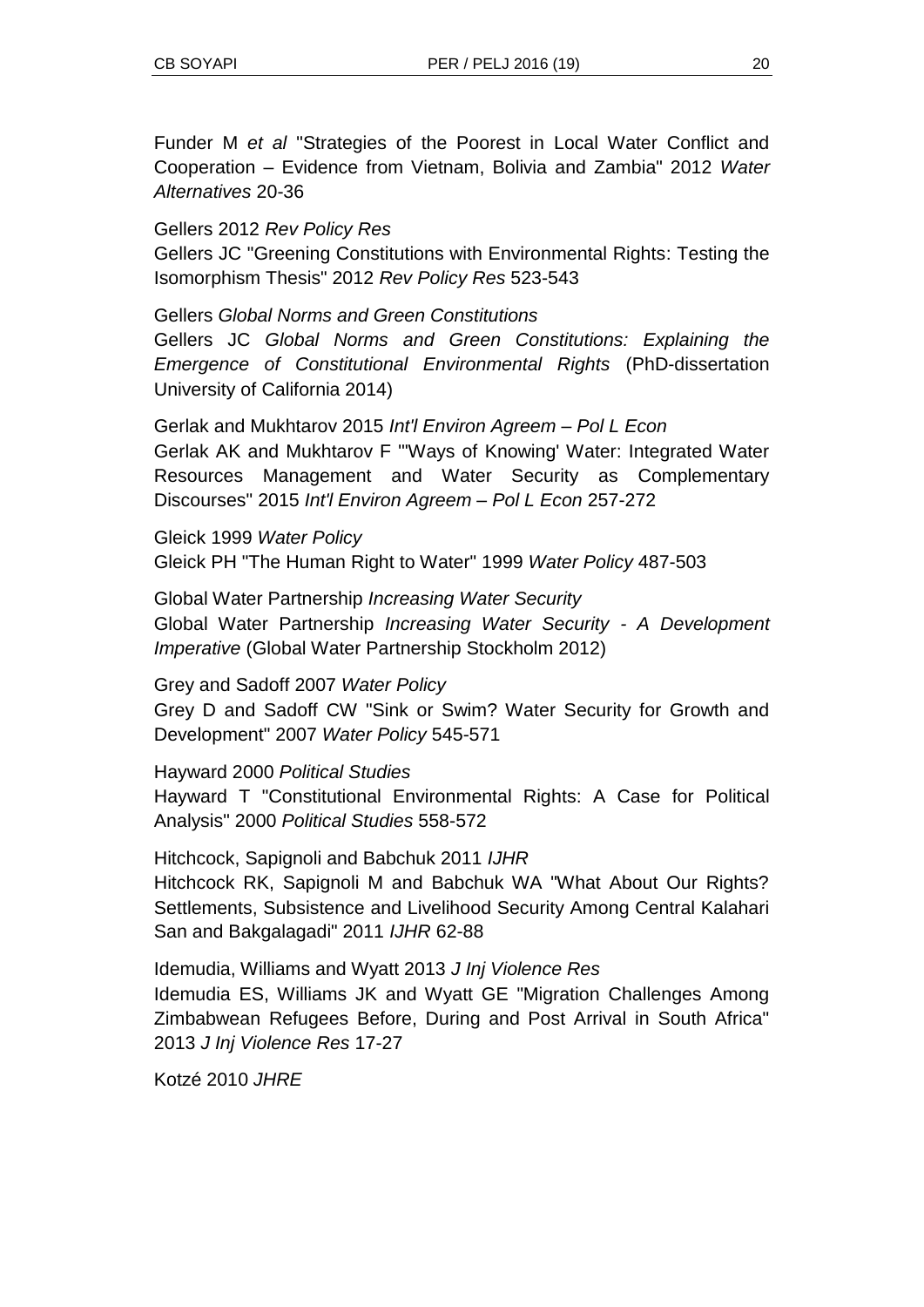Kotzé LJ "Phiri, the Plight of the Poor and the Perils of Climate Change: Time to Rethink Environmental and Socio-Economic Rights in South Africa?" 2010 *JHRE* 135-160

Kotzé and Du Plessis 2010 *J Ct Innovation*

Kotzé LJ and Du Plessis AA "Some Brief Observations on Fifteen Years of Environmental Rights Jurisprudence in South Africa" 2010 *J Ct Innovation*  157-176

Lugaresi "Right to Water"

Lugaresi N "The Right to Water and its Misconceptions, Between Developed and Developing Countries" in Kidd M *et al* (eds) *Water and the Law: Towards Sustainability* (Edward Elgar Cheltenham 2014) 331-348

May and Daly *Global Environmental Constitutionalism* May JR and Daly E *Global Environmental Constitutionalism* (Cambridge University Press New York 2015)

McCarthy 2011 *S Afr J Sci*

McCarthy TS "The Impact of Acid Mine Drainage in South Africa" 2011 May-June *S Afr J Sci* 1-7

Miller *Environmental Rights*

Miller C *Environmental Rights: Critical Perspectives* (Routledge London 2002)

Morinville and Rodina 2013 *Geoforum*

Morinville C and Rodina L "Rethinking the Human Right to Water: Water Access and Dispossession in Botswana's Central Kalahari Game Reserve" 2013 *Geoforum* 150-159

Nickel 1993 *Yale J Int'l L*

Nickel JW "The Human Right to a Safe Environment: Philosophical Perspectives on Its Scope and Justification" 1993 *Yale J Int'l L* 281-295

Paterson "Endless Struggle of Indigenous Peoples"

Paterson AR "The Endless Struggle of Indigenous Peoples in protected Areas - The Bushmen's Challenge for Water Rights in the Central Kalahari Game Reserve" in Kidd M *et al* (eds) *Water and the Law: Towards Sustainability* (Edward Elgar Cheltenham 2014) 349-378

Pejan, Du Toit and Pollard "Using Progressive Realisation"

Pejan R, Du Toit D and Pollard S "Using Progressive Realisation and Reasonableness to Evaluate Implementation Lags in the South African Water Management Reform Process" in Kidd M *et al* (eds) *Water and the Law: Towards Sustainability* (Edward Elgar Cheltenham 2014) 305-329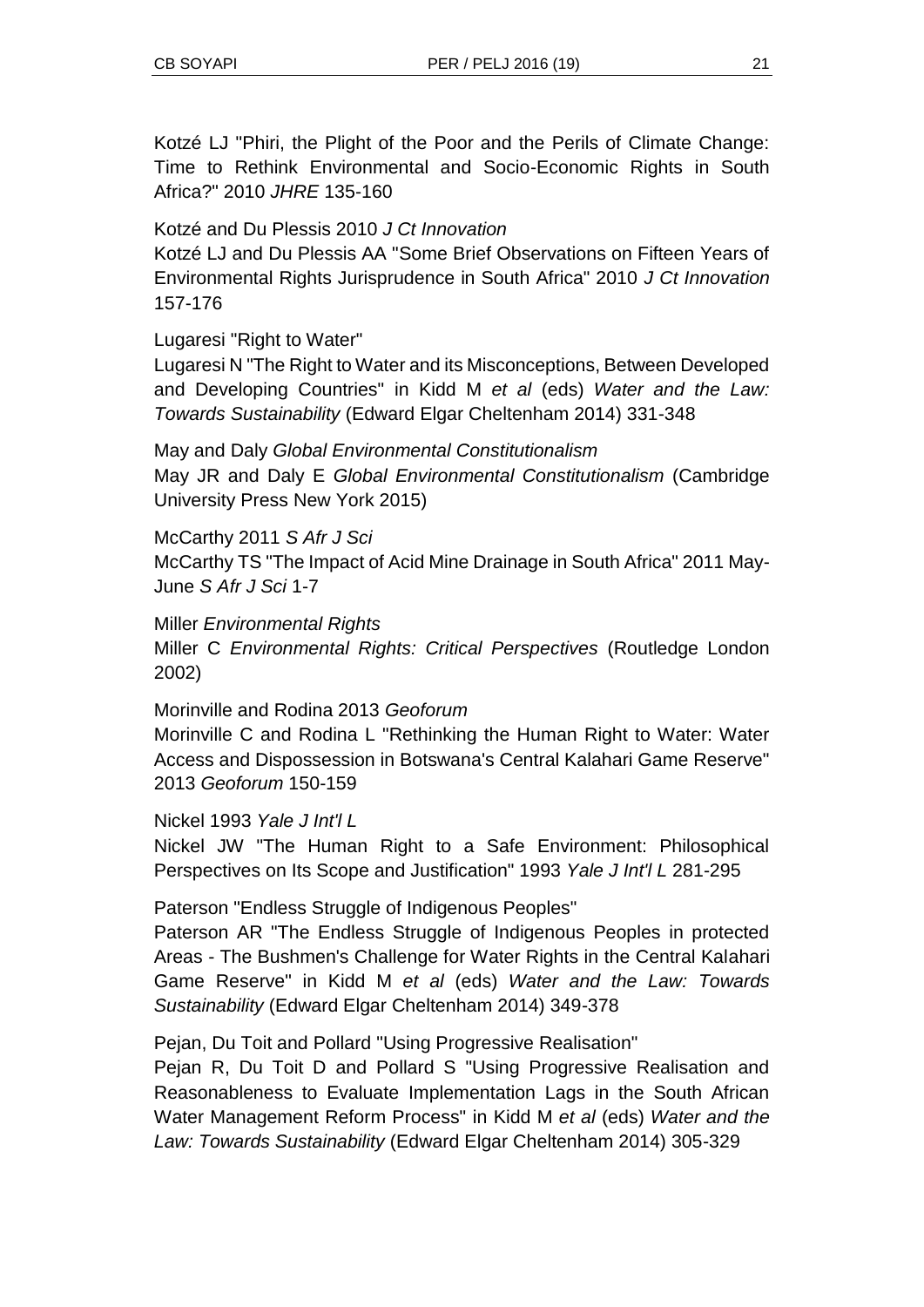#### Peters 2006 *LJIL*

Peters A "Compensatory Constitutionalism: The Function and Potential of Fundamental International Norms and Structures" 2006 *LJIL* 579-610

Peyer and Mercier *Glencore in the Democratic Republic of Congo* Peyer C and Mercier F *Glencore in the Democratic Republic of Congo: Profit before Human Rights and the Environment* (Bread For All and Swiss Catholic Lenten Fund Bern 2012)

#### Rodina 2016 *Geoforum*

Rodina L "Human Right to Water in Khayelitsha, South Africa – Lessons From a 'lived Experiences' Perspective" 2016 *Geoforum* 58-66

#### Said *et al* 2011 *Water SA*

Said MD *et al* "The Case of Cholera Preparedness, Response and Prevention in the SADC Region: A Need for Proactive and Multi-level Communication and Co-ordination" 2011 *Water SA* 559-566

#### Sjöstedt 2011 *Habitat International*

Sjöstedt M "The Impact of Secure Land Tenure on Water Access Levels in Sub-Saharan Africa: The Case of Botswana and Zambia" 2011 *Habitat International* 133-140

Savenije and Aan der Zaag 2008 *Phys Chem Earth* Savenije HHG and Aan der Zaag P "Integrated Water Resources Management: Concepts and Issues" 2008 *Phys Chem Earth* 290-297

#### Swatuk 2008 *Water Alternatives*

Swatuk LA "A Political Economy of Water in Southern Africa" 2008 *Water Alternatives* 24‐47

Takacs 2008 *NYU Envtl LJ*

Takacs D "The Public Trust Doctrine, Environmental Human Rights, and the Future of Private Property" 2008 *NYU Envtl LJ* 711-765

UN-Water *Water Security*

UN-Water *Water Security and the Global Water Agenda: A UN-Water Analytical Brief* (United Nations University Hamilton 2013)

Van Beek and Arriens *Water Security*

Van Beek E and Arriens WL *Water Security: Putting the Concept into Practice* (Global Water Partnership Stockholm 2014)

Winters 2014 *Consilience*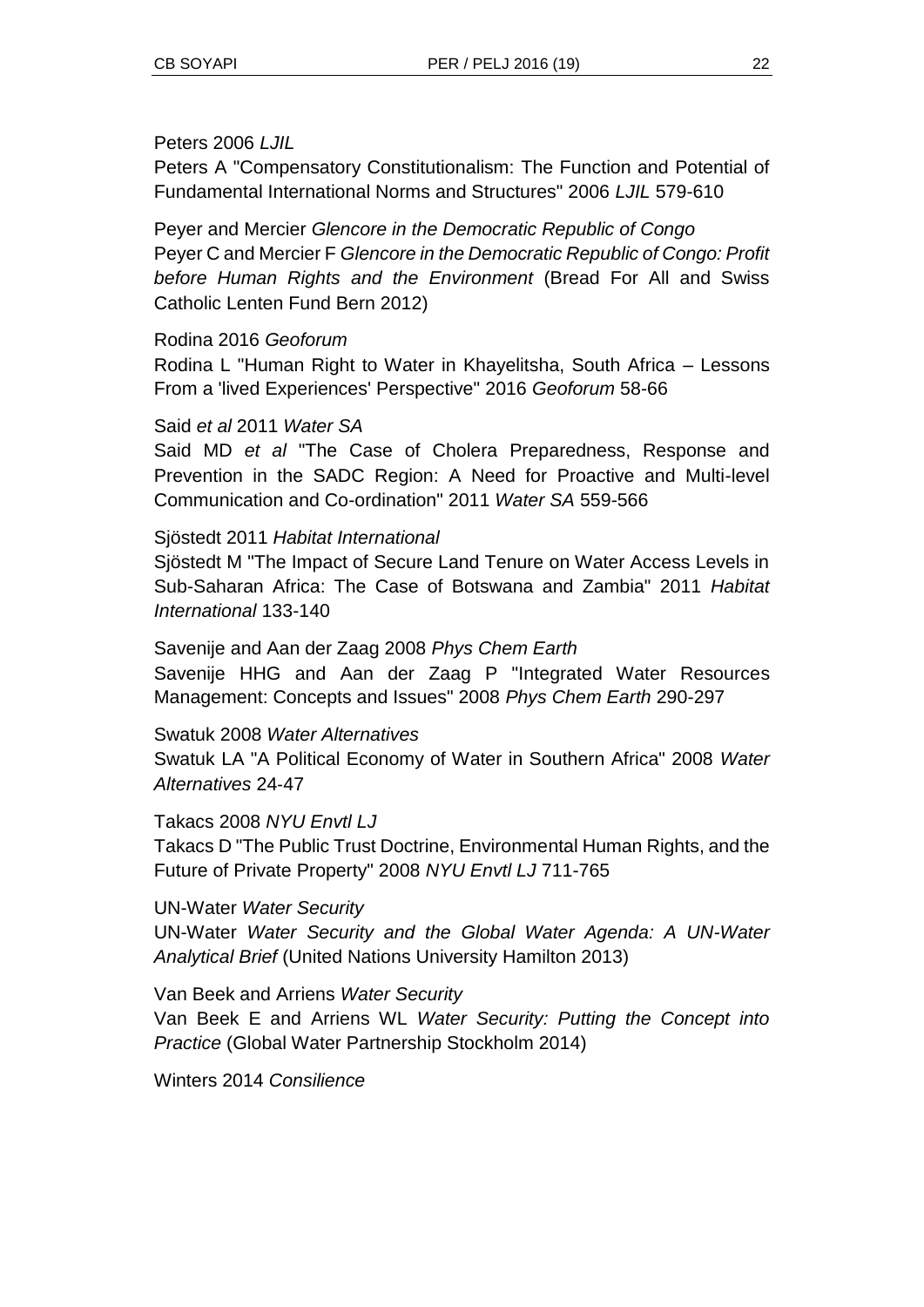Winters OJ "The Botswana Bushmen's Fight for Water and Land Rights in the Central Kalahari Game Reserve" 2014 *Consilience: The Journal of Sustainable Development* 285-300

Witter and Whiteford 1999 *Int'l Rev Comp Pub Pol'y* Witter S G and Whiteford S "Water Security: The Issues and Policy Challenges" 1999 *Int'l Rev Comp Pub Pol'y* 1-25

Wouters, Vinogradov and Magsig 2009 *Yb Int'l Env L* Wouters P, Vinogradov S and Magsig B "Water Security, Hydrosolidarity, and International Law: A River Runs Through It …" 2009 *Yb Int'l Env L* 97- 134

Yang and Percival 2009 *Ecology LQ*  Yang T and Percival RV "The Emergence of Global Environmental Law" 2009 *Ecology LQ* 615-664

Zeitoun 2011 *Global Policy* Zeitoun M "The Global Web of National Water Security" 2011 *Global Policy* 286-296

# **Case law**

*City of Cape Town v Strümpher* 2012 4 SA 207 (SCA)

*Mazibuko v City of Johannesburg* 2010 4 SA 1 (CC)

*Mosetlhanyane v Attorney General of Botswana* (Court of Appeal) Civil Appeal No CACLB-074-10 of 27 January 2011

*Mushoriwa v City of Harare* HH 195-14/HC 4266/13

*Nyasulu v Konkola Copper Mines Plc and Others* [2011] ZMHC 86

*Sesana v The Attorney-General* 2002 1 BLR 452 (HC)

#### **Legislation**

#### *Botswana*

*Constitution of Botswana,* 1966

#### *South Africa*

*Constitution of the Republic of South Africa*, 1996

#### *Zambia*

*Constitution of Zambia (Amendment) Act*, 2015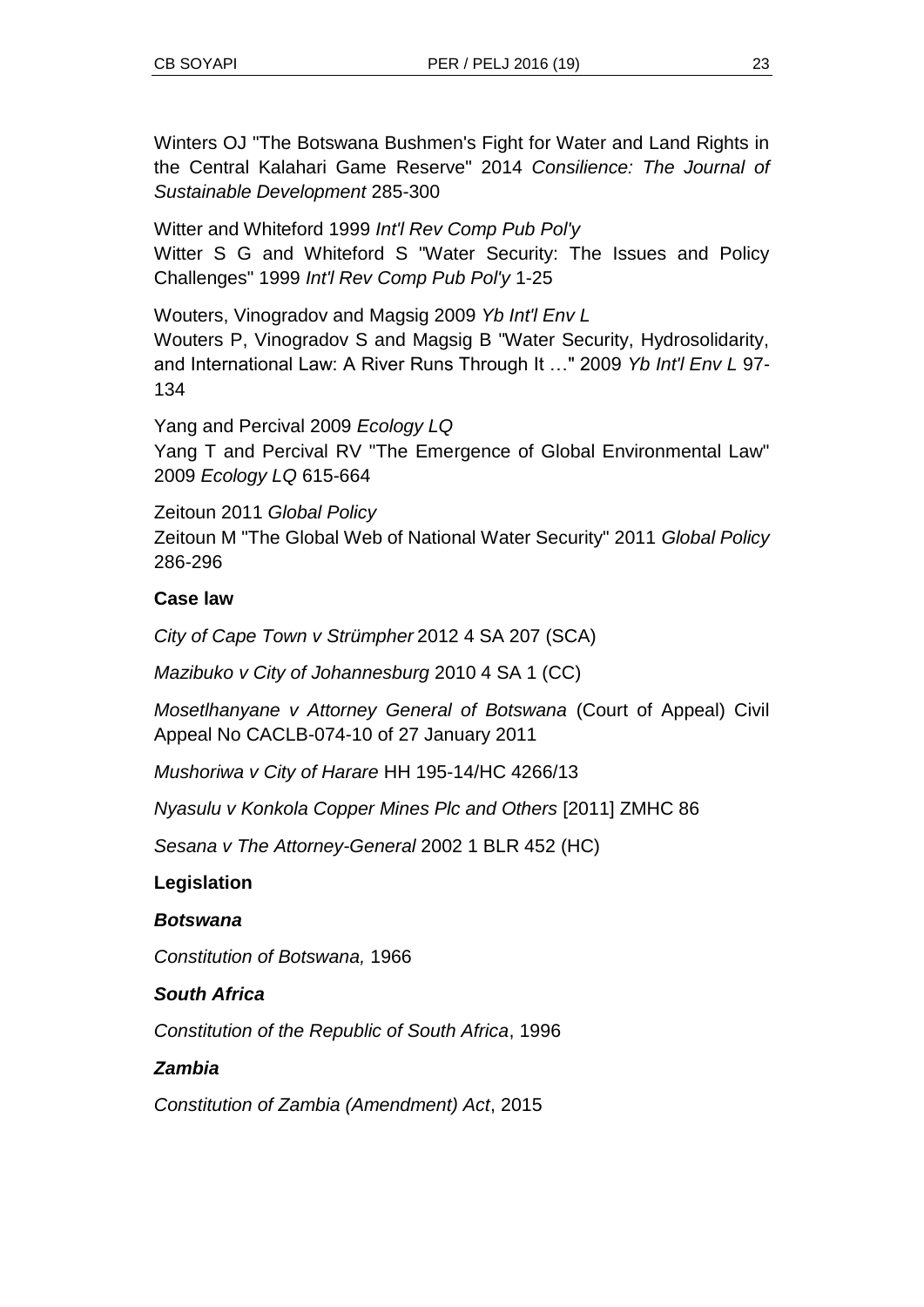*Environmental Protection and Pollution Act*, Ch 204

#### *Zimbabwe*

*Constitution of Zimbabwe Amendment Act* 20 of 2013

#### **International instruments**

*CESCR General Comment No 15: The Right to Water (Arts 11 and 12 of the Covenant)* UN Doc E/C.12/2002/11 (2003)

*Convention on the Elimination of All Forms of Discrimination against Women* (1979)

*Convention on the Rights of the Child* (1989)

*International Covenant on Civil and Political Rights* (1967)

*International Covenant on Economic Social and Cultural Rights* (1967)

*The Human Right to Water and Sanitation* GA Res 64/292, UN Doc A/RES/64/292 (2010)

*UNESCO International Hydrological Programme (IHP) Eighth Phase:"Water Security: Responses to Local, Regional, and Global Challenges" - Strategic Plan IHP-VIII (2014-2021)* UN Doc IHP/2012/IHP-VIII/1Rev (2012)

*United Nations Declaration on Human Rights* (1948)

#### **Internet sources**

ANA 2016 http://www.engineeringnews.co.za/article/eskom-in-secretivedeal-to-provide-power-to-zimbabwe-2016-01-04/rep\_id:4136 African News Agency 2016 *Eskom 'in Secretive Deal' to Provide Power to Zimbabwe* http://www.engineeringnews.co.za/article/eskom-in-secretivedeal-to-provide-power-to-zimbabwe-2016-01-04/rep\_id:4136 accessed 8 December 2016

GEOHIVE 2015 http://www.geohive.com/earth/pop\_urban.aspx GEOHIVE 2015 *Urban / Rural Division of Countries for the Years 2015 and 2025* http://www.geohive.com/earth/pop\_urban.aspx accessed 8 December 2016

Ncube 2016 http://www.newzimbabwe.com/opinion-27405-Ncube+the +tragedy+of+water+delivery+in+Zim/opinion.aspx Ncube W 2016 *Unpacking the Tragedy of Water Delivery in Zimbabwe*  http://www.newzimbabwe.com/opinion-27405-Ncube+the+tragedy+of+ water+delivery+in+Zim/opinion.aspx accessed 8 December 2016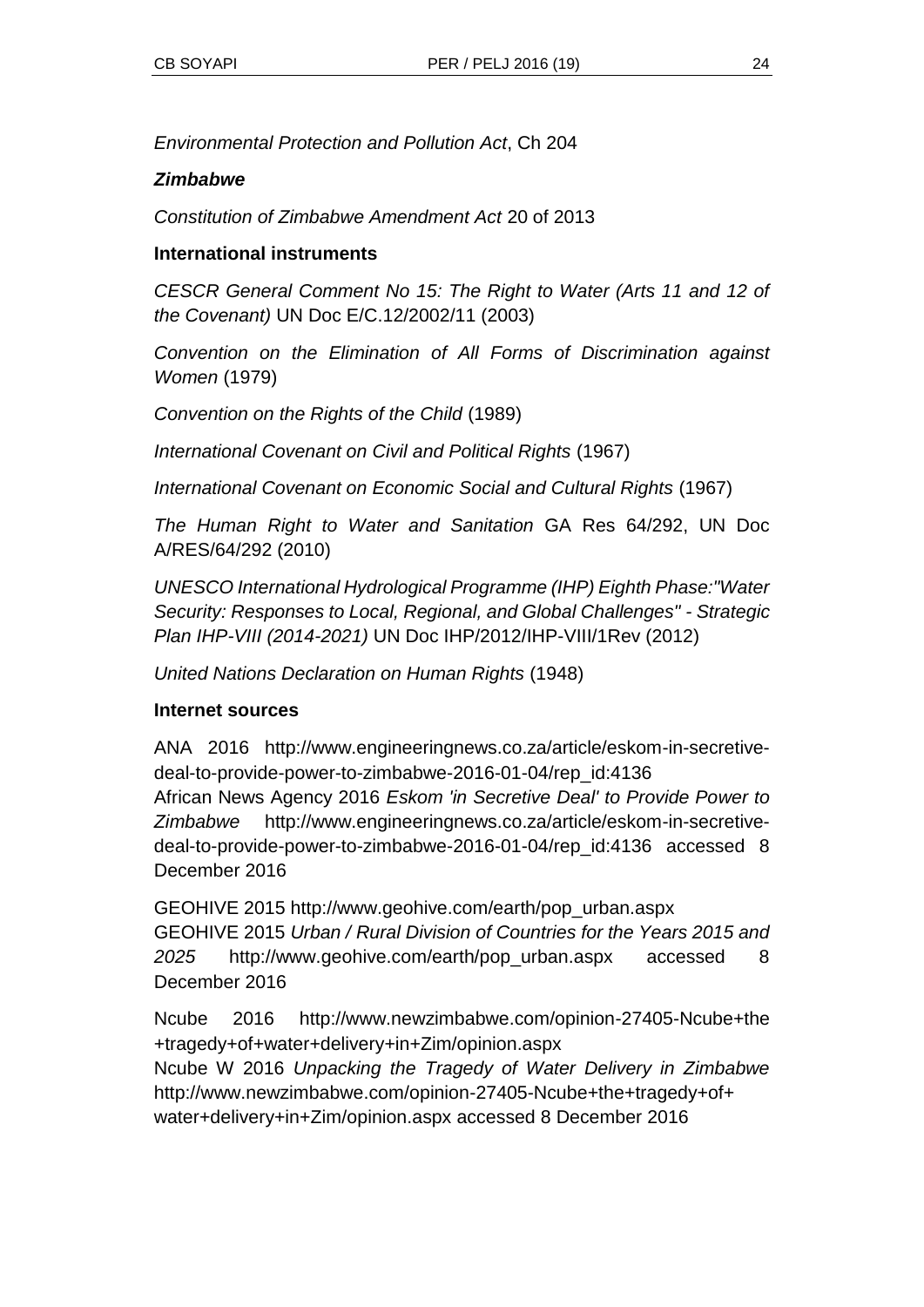The Zambian 2016 http://thezambian.com/wp-content/uploads/ 2016/01/Zambian-Constitution.pdf

The Zambian 2016 *Draft Zambian Constitution* http://thezambian.com/wpcontent/uploads/2016/01/Zambian-Constitution.pdf accessed 12 December 2016

UN-Water 2013 http://www.unwater.org/topics/water-security/en/ UN-Water 2013 *Water Security* http://www.unwater.org/topics/watersecurity/en/ accessed 8 December 2016

UN-Water 2014 http://www.un.org/waterforlifedecade/pdf/human\_right\_to\_ water\_and\_sanitation\_media\_brief.pdf

UN-Water 2014 *The Human Right to Water and Sanitation: Media Brief* http://www.un.org/waterforlifedecade/pdf/human\_right\_to\_water\_and\_sanit ation\_media\_brief.pdf accessed 8 December 2016

# **List of Abbreviations**

| <b>AHRLJ</b>                 | African Human Rights Law Journal              |
|------------------------------|-----------------------------------------------|
| <b>ANA</b>                   | <b>African News Agency</b>                    |
| <b>CESCR</b>                 | United Nations Committee on Economic,         |
|                              | Social and Cultural Rights                    |
| <b>CKGR</b>                  | Central Kalahari Game Reserve                 |
| <b>Curr Opin Env Sust</b>    | in<br>Current<br>Opinion<br>Environmental     |
|                              | Sustainability                                |
| Ecology LQ                   | <b>Ecology Law Quarterly</b>                  |
| <b>ICCPR</b>                 | International Covenant on Civil and Political |
|                              | <b>Rights</b>                                 |
| <b>ICESCR</b>                | International Covenant on Economic Social     |
|                              | and Cultural Rights                           |
| <b>IJHR</b>                  | International Journal of Human Rights         |
| Int'l Environ Agreem - Pol L | International Environmental Agreements:       |
| Econ                         | Politics, Law and Economics                   |
| Int'l Rev Comp Pub Pol'y     | International Review of Comparative Public    |
|                              | Policy                                        |
| J Ct Innovation              | Journal of Court Innovation                   |
| J Inj Violence Res           | Journal of Injury and Violence Research       |
| <b>JHRE</b>                  | Journal of Human<br>Rights<br>the<br>and      |
|                              | Environment                                   |
| <b>JSAS</b>                  | Journal of Southern African Studies           |
|                              |                                               |
| LJIL                         | Leiden Journal of International Law           |